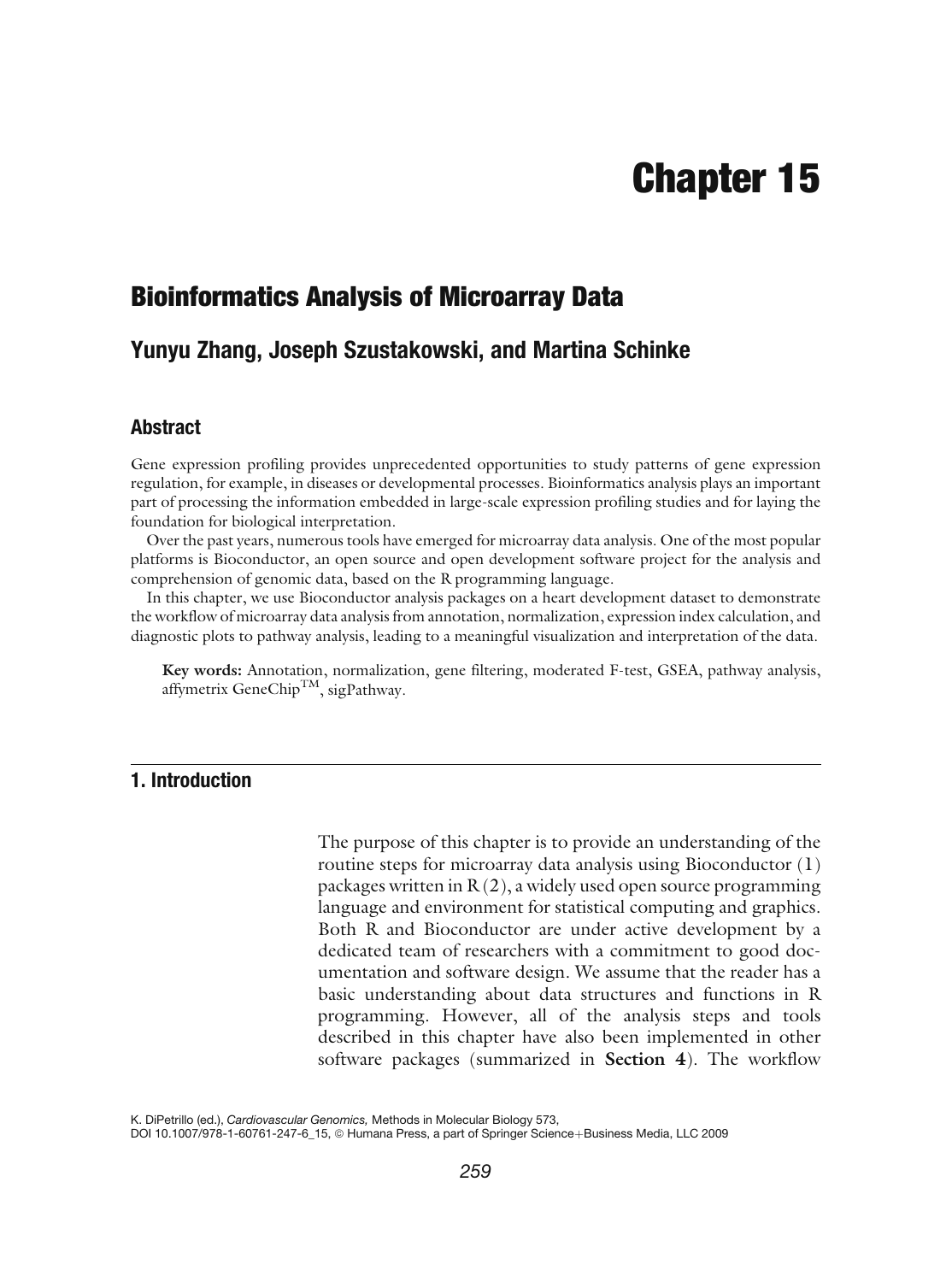

Fig. 15.1. Microarray data analysis work flow for Affymetrix GeneChip<sup>TM</sup> arrays.

shown in Fig. [15.1](#page-1-0) facilitates the understanding of the basic procedures in microarray data analysis and serves as an outline of this chapter.

## 2. Materials

```
2.1. Software R can be downloaded from http://www.r-project.org and be
                      installed on all three mainstream operating systems (Windows,
                      Mac, Unix/Linux). The general installation manual and introduc-
                      tory tutorials can be obtained from the same website. Similar to
                      other statistical software packages, R provides a statistical frame-
                      work and terminal-based interface for users to input commands for
                      data manipulation. Additional packages (Table 15.1) from
```
# Table 15.1 List of add-on R packages required for analysis

<span id="page-1-0"></span>

| Package            | <b>Description</b>                                                                                    |
|--------------------|-------------------------------------------------------------------------------------------------------|
| Affy $(31)$        | Basic functions for low-level analysis of Affymetrix GeneChip <sup>TM</sup><br>oligonucleotide arrays |
| PLIER(5)           | Normalize and summarize the Affymetrix probe-level expression data using<br>the PLIER method          |
| LIMMA(32)          | Linear model for microarray analysis                                                                  |
| sigPathway $(12)$  | Pathway (Gene-Set) analysis for high-throughput data                                                  |
| mm74av1mmentregcdf | Entrez Gene-based chip definition file (CDF) for Affymetrix MG-74AV1<br>platform                      |
| org.Mm.eg.db       | Annotation mapping based on mouse Entrez Gene identifiers                                             |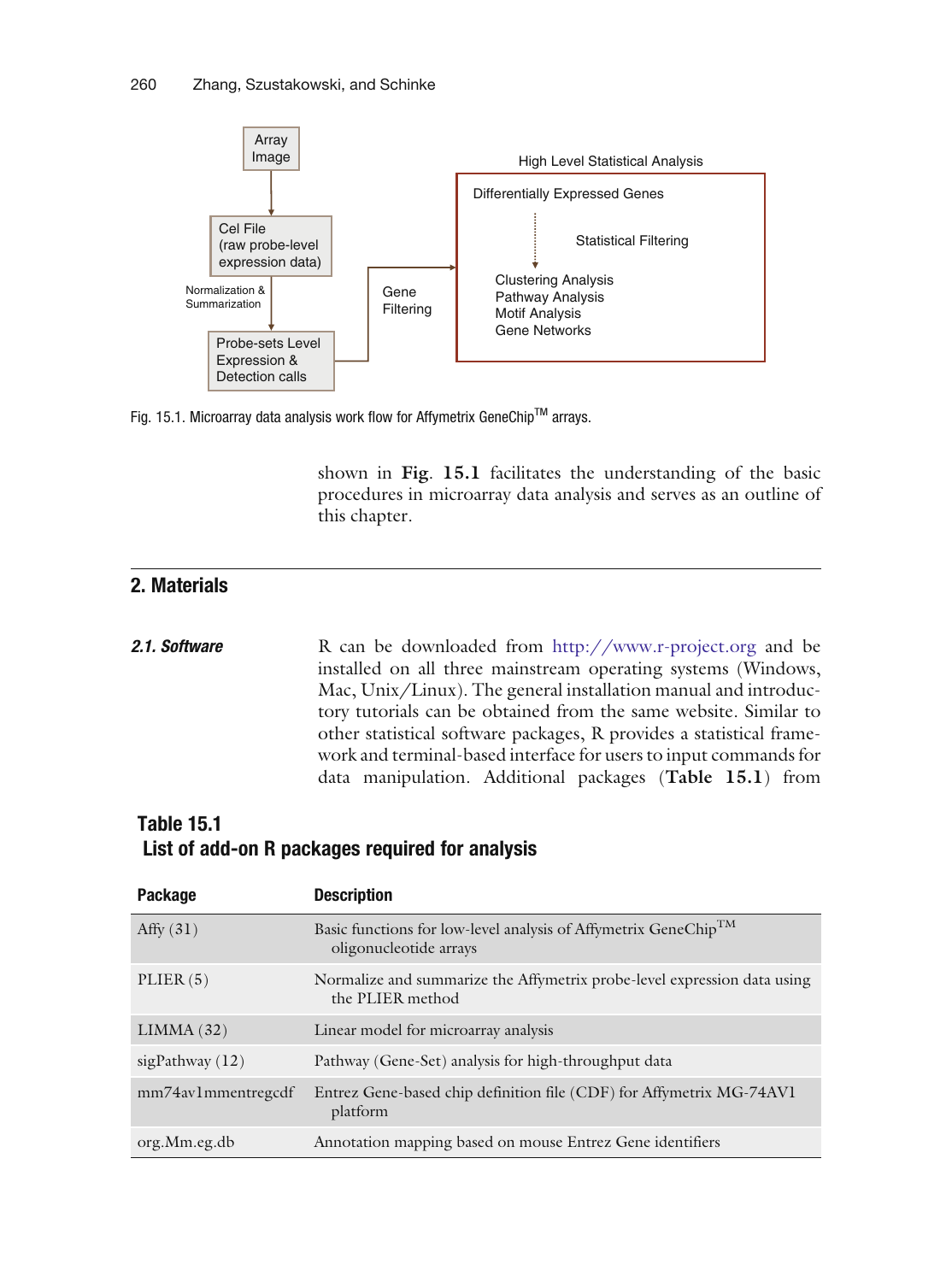Bioconductor (http://www.bioconductor.org) are required prior to starting the analysis. Details about the package installation can be found in Section [3.1](#page-2-0). The R terminal output is highlighted throughout the chapter in courier font.

**2.2. Dataset** A gene expression profiling experiment of heart ventricles at various stages of cardiac development generated by the CardioGenomics Program for Genomic Applications (PGA) was used as a test dataset. This dataset can be downloaded from NCBI Gene Expression Omnibus (GEO; accession number GSE75). It includes seven time-points covering gene expression in the heart from embryonic stages through adolescence into adulthood (Table [15.2](#page-2-0)). Though this study was performed with an earlier Affymetrix platform (MGU-74Av1), the design of this study and quality of the data make this a valuable test dataset to this date.

# Table 15.2 Experimental design of the heart development dataset

| <b>Time point</b>           | <b>Abbreviation</b> | Number of GeneChip™<br>arrays |
|-----------------------------|---------------------|-------------------------------|
| Embryonic day 12.5 d.p.c.   | E12.5               | 3                             |
| Neonatal (Day 1 post-birth) | <b>NN</b>           | 3                             |
| 1 week of age               | $A$ lw              | 3                             |
| 4 weeks of age              | A4w                 | 3                             |
| 3 months of age             | A3m                 | 3                             |
| 5 months of age             | A5m                 | 3                             |
| 1 year of age               | Aly                 | 6                             |

## 3. Methods

<span id="page-2-0"></span>Installation

3.1. R Package After downloading and installing R software (see Note 1), an R terminal can be started to install the required Bioconductor core and additional packages (see Note 2). >source("http://www.bioconductor.org/biocLite.R") >biocLite() Running biocinstall version 2.1.11 with R version 2.6.1 Your version of R requires version 2.1 of Bioconductor. Will install the following packages: [1 ] "affy" "affydata" "affyPLM" "annaffy" "annotate" [6 ] "Biobase" "Biostrings" "DynDoc" "gcrma" "genefilter" [11 ] "geneplotter" "hgu95av2" "limma" "marray" "matchprobes"

[16 ] "multtest" "ROC" "vsn" "xtable" "affyQCReport"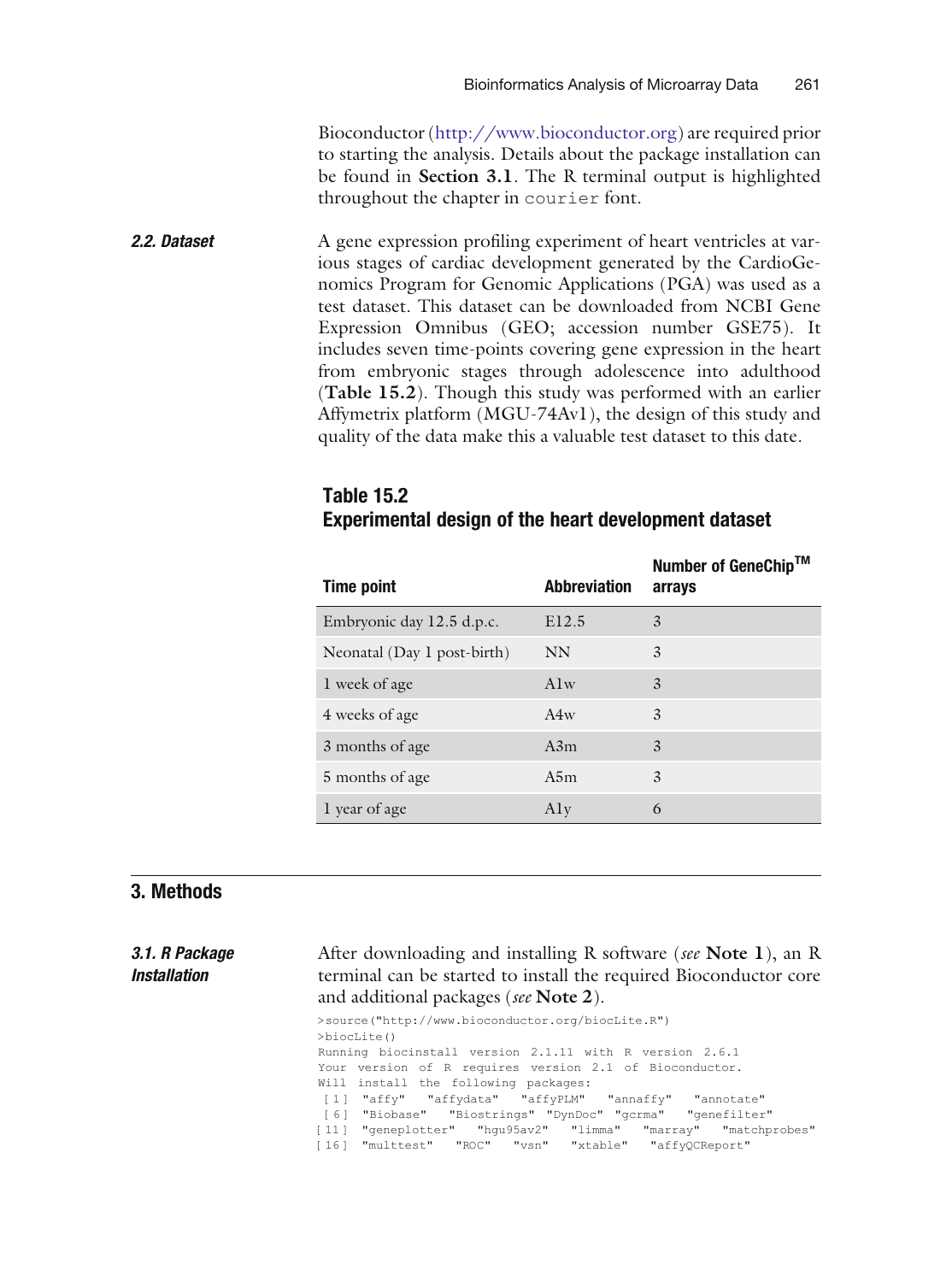Please wait... also installing the dependencies 'DBI', 'RSQLite', 'affyio', 'preprocessCore', 'GO', 'KEGG', 'AnnotationDbi', 'simpleaffy'

"affy" and "limma" are already included in the above core packages. We can install the rest of the packages in Table [15](#page-1-0).1 by specifying the names as the argument using the ''biocLite'' function.

```
>pkgs<-c("plier", "sigPathway", "mm74av1mmentrezgcdf",
"mm74av1mmentrezgprobe", "org.Mm.eg.db")
>biocLite(pkgs)
```
for Data and Result Organizing data and results is very helpful for flexible use of the scripts. For this project, we created a directory "cardiac\_dev" and the following subdirectories to store the raw and intermediate data files and the analysis results.

- 1. "cel": To store the cel files
- 2. "obj": To store R-object
- 3. ''gp.cmp'': For group comparison results and outputs
- 4. "limma": To store the group comparison results
- 5. "img": To store the images
- 6. ''pathway'': To store the pathway analysis results

The raw data, packed in a compressed file named ''GSE75\_ RAW.tar," can be downloaded from the GEO ftp site. The individual cel files are extracted from this file and decompressed using the WinZip program on the Windows platform. On the Linux/ Unix platform, the "tar -vxf" followed by "gzip" command is used to extract and decompress the cel files.

Since we used an Entrez Gene-based chip definition file (CDF) to generate the probe-set level gene expression values, only a minimal set of annotations (including gene name and gene symbol mapped from Entrez Gene IDs) need to be readily available to obtain an initial biological impression of the results. Here, we built a data frame that contains the gene symbol and name based on the Entrez Gene IDs.

> First, all probe-sets (or Entrez Gene identifiers (IDs) included in this CDF file were retrieved. Their corresponding gene IDs can be retrieved by removing the ending "\_at" according to custom CDFs naming convention.

```
> library(mm74av1mmentrezgprobe)
> probe.set<-
unique(as.data.frame(mm74av1mmentrezgprobe)$Probe.Set.Name)
> length(probe.set)
[1 ] 7070
> probe.set [grep(" st$", probe.set)]<-paste(probe.set[grep(" st$",
probe.set)],
                                             "at", sep="")> head(probe.set)
```
3.2. Preparation

File Storage

3.3. Annotations for Entrez Gene Probe-Sets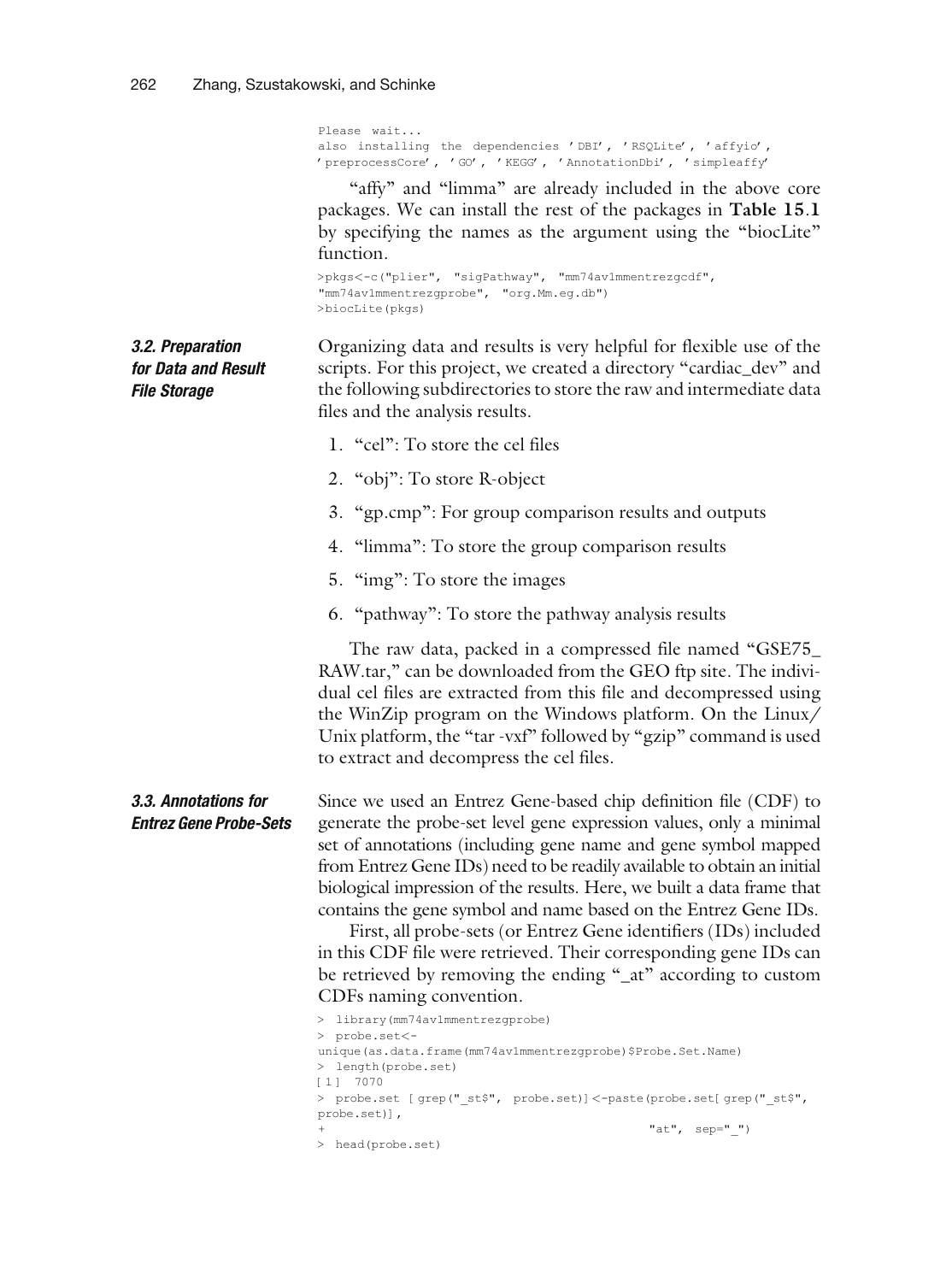```
[1] "AFFX-18SRNAMur/X00686 3 at" "AFFX-18SRNAMur/X00686 5 at"
[3 ] "AFFX-18SRNAMur/X00686_M_at" "AFFX-BioB-3_at"
[5 ] "AFFX-BioB-3_st" "AFFX-BioB-5_at"
> gene.id<-sub("_at", "", probe.set)
> length(grep("AFFX", gene.id))
[1 ] 66
```
A total of 7,070 probe-sets are defined in this CDF, including 66 Affymetrix control probe-sets and 7,004 Entrez Gene IDs. The annotations can be retrieved using package ''org.Mm.eg.db.'' This package is maintained by the Bioconductor core team and routinely updated. The local version can be synchronized to the updated one by the function "update.packages." To view the available annotations based on the Entrez Gene IDs:

>library(org.Mm.eg.db)

|                   | >ls("package:org.Mm.eg.db") |                       |                       |
|-------------------|-----------------------------|-----------------------|-----------------------|
| $[1]$             | "org.Mm.eg dbconn"          | "org.Mm.eg dbfile"    | "org.Mm.eg dbInfo"    |
| $\lceil 4 \rceil$ | "org.Mm.eg dbschema"        | "org.Mm.egACCNUM"     | "org.Mm.egACCNUM2EG"  |
| [7]               | "org.Mm.egALIAS2EG"         | "org.Mm.egCHR"        | "org.Mm.egCHRLENGTHS" |
| $[10]$            | "org.Mm.egCHRLOC"           | "org.Mm.egENZYME"     | "org.Mm.egENZYME2EG"  |
| [13]              | "org.Mm.egGENENAME"         | "org.Mm.egGO"         | "org.Mm.egGO2ALLEGS"  |
| $[16]$            | "org.Mm.egGO2EG"            | "org.Mm.egMAP"        | "org.Mm.egMAP2EG"     |
| $[19]$            | "org.Mm.egMAPCOUNTS"        | "org.Mm.egORGANISM"   | "org.Mm.egPATH"       |
| $[22]$            | "org.Mm.egPATH2EG"          | "org.Mm.egPFAM"       | "org.Mm.egPMID"       |
| $[25]$            | "org.Mm.egPMID2EG"          | "org.Mm.egPROSITE"    | "org.Mm.egREFSEQ"     |
| $[28]$            | "org.Mm.egREFSEQ2EG"        | "org.Mm.egSYMBOL"     | "org.Mm.egSYMBOL2EG"  |
| [31]              | "org.Mm.egUNIGENE"          | "org.Mm.eqUNIGENE2EG" |                       |

## A data frame named "ann" with probe-set ID as row names is created to store the annotations.

- > ann<-as.data.frame(matrix(nrow=length(gene.id), ncol=4))
- > dimnames(ann)<-list(probe.set, c("ProbeSet", "GeneID", "Symbol", "GeneName"))
- > ann\$ProbeSet<-probe.set
- > ann\$GeneID<-gene.id

#### To integrate the gene symbol and names into the data frame:

- > ann\$GeneName<-unlist(unlist(as.list(org.Mm.egGENENAME)))[gene.id]
- > ann\$Symbol<-unlist(unlist(as.list(org.Mm.egSYMBOL)))[gene.id]
- > save(ann, file="obj/ann.RData")
- 

|          | $>$ tail (ann)          |  |                                       |                                                              |                         |  |  |
|----------|-------------------------|--|---------------------------------------|--------------------------------------------------------------|-------------------------|--|--|
|          | ProbeSet GeneID         |  | Symbol                                |                                                              |                         |  |  |
|          |                         |  | 99377 at 99377 at 99377 Sall4         |                                                              |                         |  |  |
|          | 99571 at 99571 at 99571 |  | Faa                                   |                                                              |                         |  |  |
|          |                         |  | 99650 at 99650 at 99650 4933434E20Rik |                                                              |                         |  |  |
|          | 99683 at 99683 at 99683 |  | Sec24b                                |                                                              |                         |  |  |
|          | 99887 at 99887 at 99887 |  | Tmem56                                |                                                              |                         |  |  |
|          | 99929 at 99929 at 99929 |  | Tiparp                                |                                                              |                         |  |  |
|          |                         |  |                                       |                                                              | GeneName                |  |  |
| 99377 at |                         |  |                                       |                                                              | sal-like 4 (Drosophila) |  |  |
| 99571 at |                         |  |                                       | fibrinogen, gamma polypeptide                                |                         |  |  |
| 99650 at |                         |  |                                       | RIKEN CDNA 4933434E20 gene                                   |                         |  |  |
|          |                         |  |                                       | 99683 at SEC24 related gene family, member B (S. cerevisiae) |                         |  |  |
| 99887 at |                         |  |                                       | transmembrane protein 56                                     |                         |  |  |
| 99929 at |                         |  |                                       | TCDD-inducible poly(ADP-ribose) polymerase                   |                         |  |  |

#### 3.4. Preparing Sample Information

Sample information is needed for high-level statistical analysis. As a simple approach, we created an R data frame object to store this information, which can be started with a tab-delimited file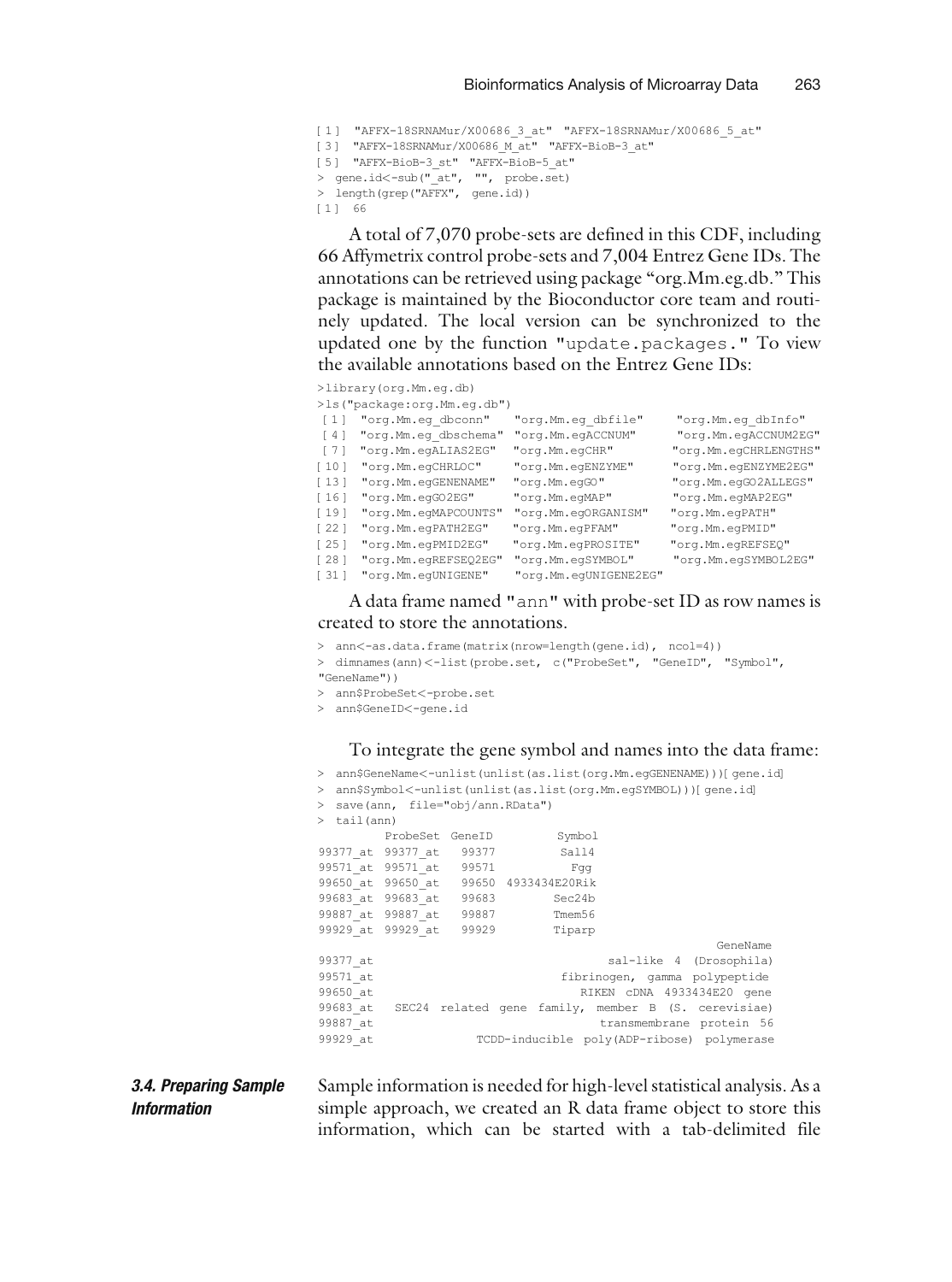prepared in Excel. For this dataset, the phenotype information was copied from the GEO website with some simple text manipulation (copy/paste, replace with \* as wild card, concatenate) to generate a tab-delimited file as shown in Table [15.3](#page-5-0). The first column has to contain the exact cel file names, while the remaining columns can contain any additional information.

| <b>Table 15.3</b> |  |  |                                                                |  |
|-------------------|--|--|----------------------------------------------------------------|--|
|                   |  |  | <b>Example sample information file in tab-delimited format</b> |  |

<span id="page-5-0"></span>

| <b>File name</b>   | Sample name        | Group     | <b>BS</b>        |
|--------------------|--------------------|-----------|------------------|
| <b>GSM2189.CEL</b> | FVB_E12.5_1-2-3-m5 | E12.5     | $1 - 2 - 3 - m5$ |
| <b>GSM2190.CEL</b> | FVB_E12.5_4-5-6-m5 | E12.5     | $4 - 5 - 6 - m5$ |
| <b>GSM2191.CEL</b> | FVB_E12.5_7-8-9-m5 | E12.5     | $7 - 8 - 9 - m5$ |
| <b>GSM2192.CEL</b> | FVB_NN_1-2-m5      | <b>NN</b> | $1 - 2 - m5$     |
| <b>GSM2193.CEL</b> | FVB_NN_7-8-m5      | <b>NN</b> | $7 - 8 - m5$     |
| <b>GSM2194.CEL</b> | FVB_NN_9-10-m5     | NN        | $9-10-m5$        |
| <b>GSM2088.CEL</b> | FVB_1w_801-m5      | Alw       | 801-m5           |
| <b>GSM2178.CEL</b> | FVB_1w_804-m5      | Alw       | $804 - m5$       |
| <b>GSM2179.CEL</b> | FVB_1w_805-m5      | Alw       | $805 - m5$       |
| <b>GSM2183.CEL</b> | FVB_4w_11293-m5    | A4w       | 11293-m5         |
| <b>GSM2184.CEL</b> | FVB_4w_11294-m5    | A4w       | 11294-m5         |
| <b>GSM2185.CEL</b> | FVB_4w_11295-m5    | A4w       | 11295-m5         |
| <b>GSM2334.CEL</b> | FVB_3m_1f-m5       | A3m       | $1f-m5$          |
| GSM2335.CEL        | $FVB_3m_2f-m5$     | A3m       | $2f-m5$          |
| <b>GSM2336.CEL</b> | FVB_3m_3f-m5       | A3m       | $3f-m5$          |
| <b>GSM2186.CEL</b> | FVB_5m_731m-m5     | A5m       | 731m-m5          |
| <b>GSM2187.CEL</b> | FVB_5m_732m-m5     | A5m       | $732m - m5$      |
| <b>GSM2188.CEL</b> | FVB_5m_733m-m5     | A5m       | 733m-m5          |
| <b>GSM2180.CEL</b> | $FVB_ly_5llm-m5$   | Aly       | $511m-m5$        |
| <b>GSM2181.CEL</b> | $FVB_ly_5m-m5$     | Aly       | $5m-m5$          |
| <b>GSM2182.CEL</b> | FVB_ly_6m-m5       | Aly       | $6m-m5$          |
| <b>GSM2337.CEL</b> | FVB_1y_529f-m5     | Aly       | 529f-m5          |
| <b>GSM2338.CEL</b> | FVB_1y_530f-m5     | Aly       | 530f-m5          |
| GSM2339.CEL        | FVB_1y_544f-m5     | Aly       | 544f-m5          |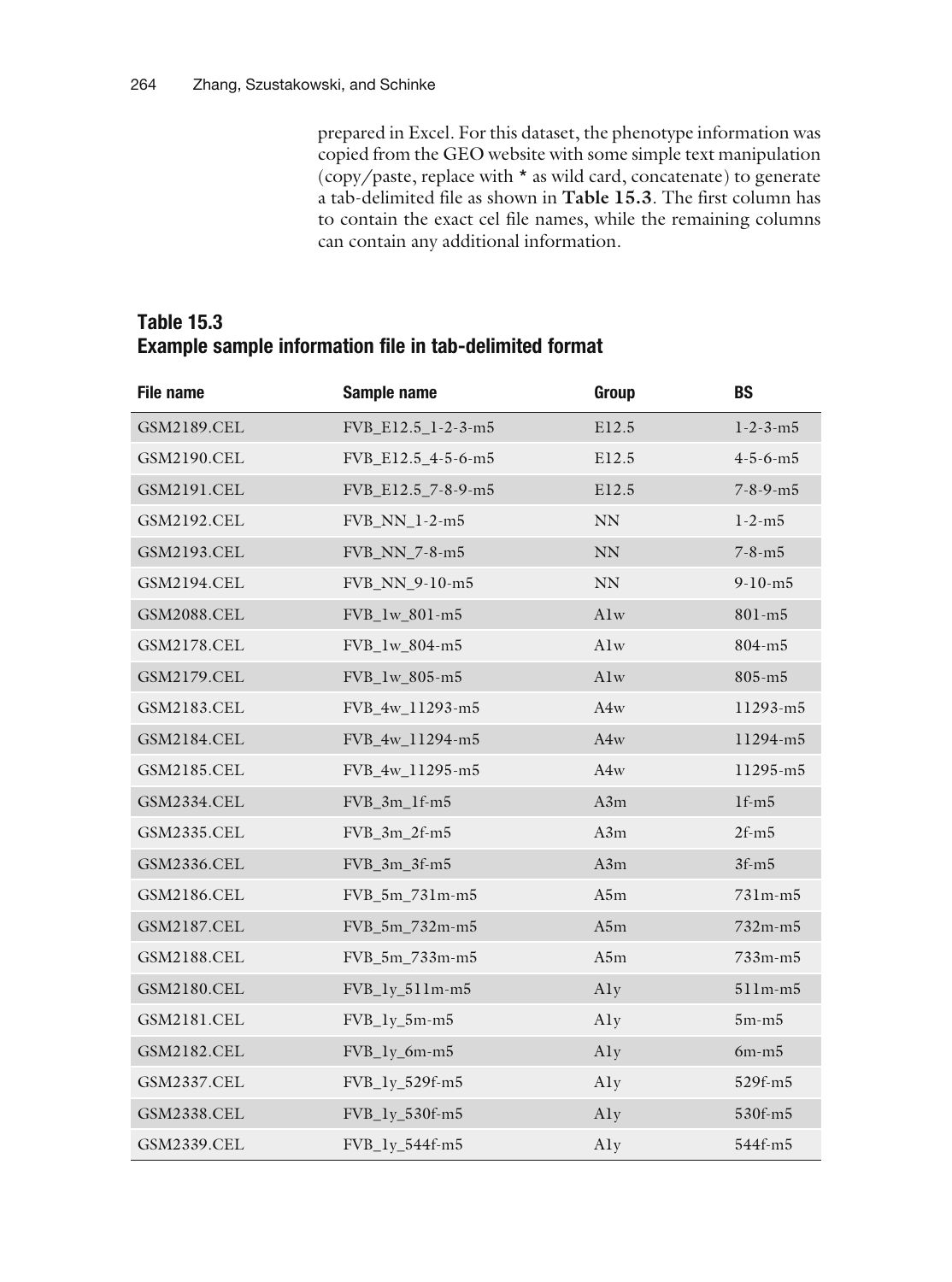To read this file into a data frame object in R:

```
> info<-read.delim("sampleInfo.txt", as.is=T, row.names=1, quote="\"",
fill=F)
> head(info)
                             SampleName Group BS
GSM2189.CEL FVB_E12.5_1-2-3-m5 E12.5 1-2-3-m5
GSM2190.CEL FVB_E12.5_4-5-6-m5 E12.5 4-5-6-m5
GSM2191.CEL FVB_E12.5_7-8-9-m5 E12.5 7-8-9-m5<br>GSM2192.CEL FVB_NN_1-2-m5 NN_1-2-m5
\begin{array}{ccccccccc} \textrm{GSM2192.CEL} & & & & \textrm{FVB\_NN\_1-2-m5} & & & \textrm{NN} & & 1-2-m5 \\ \textrm{GSM2193.CEL} & & & & \textrm{FVB\_NN} & & 7-8-m5 & & & \textrm{NN} & & 7-8-m5 \\ \end{array}GSM2193.CEL FVB_NN_7-8-m5 NN 7-8-m5
GSM2194.CEL FVB_NN_9-10-m5 NN 9-10-m5
```
We used the cel file names as row names of the data frame for easy manipulation in conjunction with the expression matrix later on. For easy understanding and model fitting, groups were transformed into factors from characters and arranged in a timeordered fashion, which more appropriately describes the data.

```
>info$Group<-factor(info$Group,
                    levels=c("E12.5", "NN", "A1w", "A4w", "A3m",
"A5m", "A1y")
>summary(info)
SampleName Group BS<br>
Length:24 E12.5:3 Length
Length:24 E12.5:3 Length :24<br>Class :character MN :3 Class :cha<br>Mode :character A1w :3 Mode :cha
  Class :character NN :3 Class :character
  Mode :character A1w :3 Mode :character
                         A4w :3
                         A3m :3
                         A5m :3
                         A1y :6
```
## 3.5. Low-Level Data **Processing**

3.5.1. Normalization and Summarization with Entrez Gene CDF

There have been a number of efforts to provide accurate, up-todate annotations for microarray platforms to supplement those provided by the microarray manufacturers. Each effort aims to address specific challenges, including volatile gene predictions, changes in genomic assemblies, and probe-set redundancies ([3](#page-24-0), [4\)](#page-24-0). In this example, we used a custom CDF ([3](#page-24-0)) for the MG-U74av1 chip. The custom CDF attempts to address these limitations by re-defining the probe-sets using a public identifier like Entrez Gene or Refseq and by re-aligning the individual probe sequence to the latest genome annotations of the corresponding organism. Additionally, the Affymetrix platform always contains multiple probe-sets mapping to the same gene. This redundancy creates noise and errors in the pathway analysis. Using Entrez Gene-based custom CDF will generate only one expression value per gene, which improves the accuracy of the pathway analysis.

Here, we show how to use an Entrez Gene ID-based custom CDF to generate the probe-set level expression values (see Note 3). Start an R terminal in the project directory containing the Affymetrix cel files. First, the cel files are read into an AffyBatch object: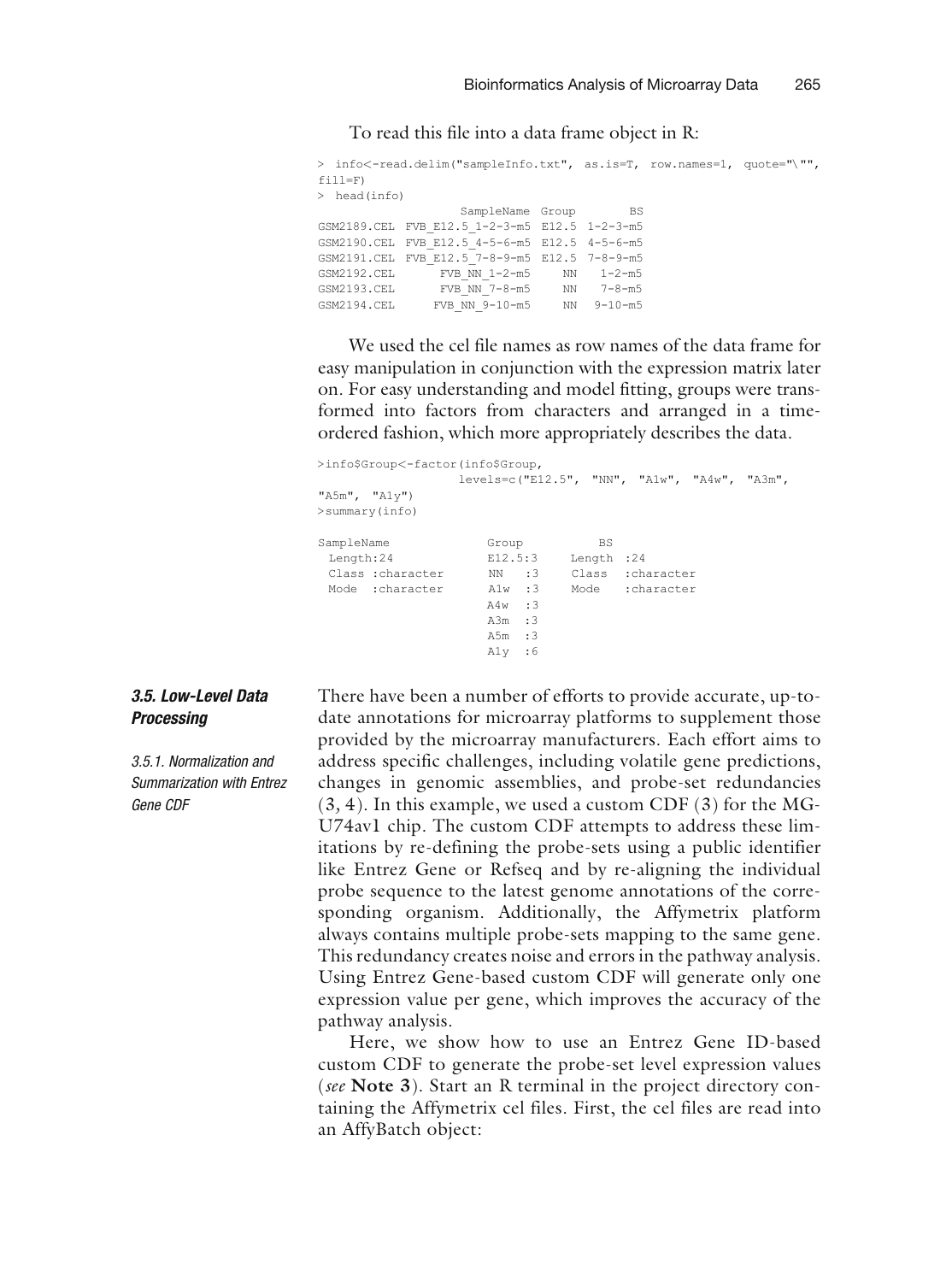```
>library(affy)
>batch<-ReadAffy(celfile.path="cel")
>cdfName(batch)
[1] "MG U74A"
```
Changing the CDF name of the AffyBatch object to "mm74av1mmentrezg" will enable the data processing using the custom CDF file "mm74av1mmentrezg."

>library(mm74av1mmentrezg) >cdfName(batch)<-"mm74av1mmentrezg" >save(batch, file="obj/batch.RData")

The probe logarithmic intensity error (PLIER) method with quantile normalization and mismatch correction was used to generate more accurate results [\(5](#page-24-0)–[7](#page-24-0)), especially for probe-sets with low expression. PLIER produces an improved signal (a summary value for a probe set) by accounting for experimentally observed patterns for feature behavior and handling error at low and high abundances across multiple arrays. For more information, please see the Affymetrix PLIER technical note [\(5](#page-24-0)).

```
>library(plier)
>eset<-justPlier(batch, normalize=T)
>exp<-exprs(eset)
>pairs(exp[,1:3])
```
The last command generates a pair–pair scatter plot of the first three arrays. As shown in Fig. [15.2A](#page-7-0), there are some expression values ranging from 0 to 1 with exaggerated variance in log 2 scale. However, it's common practice to perform statistical analysis on a log-transformed scale. One simple solution is to add a small constant



<span id="page-7-0"></span>Fig. 15.2. Pair-wise scatter plot of expression values from microarrays 1 to 3 after low-level data processing. (A) Plot before flooring with a constant value. Large variance is observed for values between 0 and 1. (B) Data were plotted after flooring with a constant value.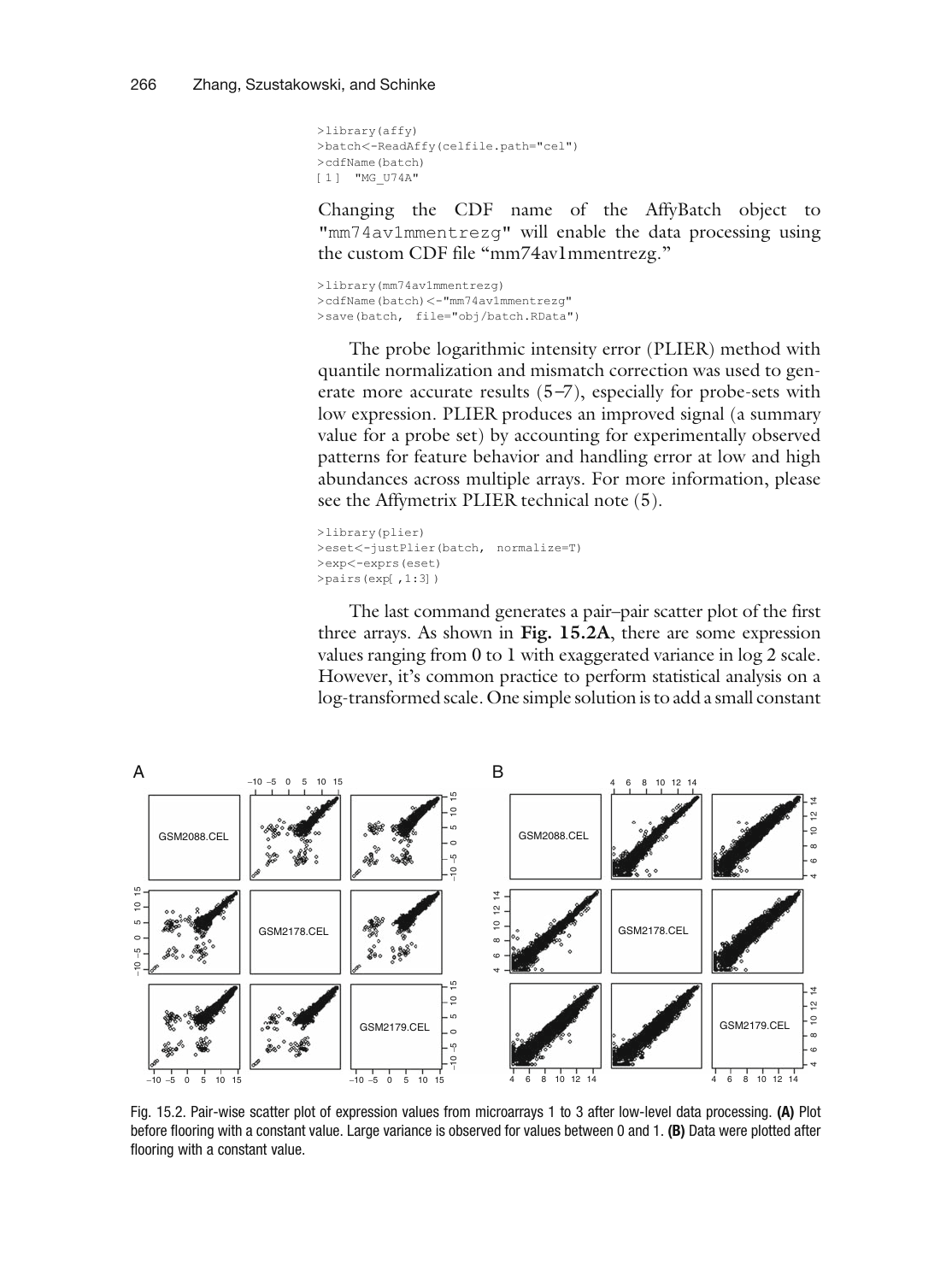number to floor the data. This can effectively reduce nuisance variation after transformation (Fig. [15.2B](#page-7-0)) with little impact on highly expressed genes. This method is also recommended in the PLIER technical note [\(5](#page-24-0)).

```
>exp<-log2(2^exp+16)
>pairs(exp[,1:3])
>save(exp, file="obj/exp.RData")
```
3.5.2. Gene Filtering with MAS5 Calls

Several studies have shown that using a threshold fraction of present detection calls generated from the Affymetrix MAS5 algorithm can effectively eliminate unreliable probe-sets and improve the ratio of true positives to false positives  $(8, 9)$  $(8, 9)$  $(8, 9)$  $(8, 9)$ . To generate the MAS5 detection calls for all probe-set:

```
>calls<-exprs(mas5calls(batch))
```
The relationship between calls and expression level and the distribution of the presence calls within a gene can be viewed using boxplots.

 $>$ boxplot(exp $\sim$ calls)

As shown in Fig. [15.3](#page-8-0), the detection calls are correlated with the expression level, but there is no clear cut difference among the three groups. Since we have a minimum of three samples for each group in this dataset, we applied a filtering step to keep only those probe-sets that have a present call on at least three arrays.

```
>row.calls<-rowSums(calls=="P")
>barplot(row.calls(table(row.calls)))
>exp<-exp[row.calls>=3, rownames(info)]
>dim(exp)
[1 ] 3832 24
```
The 3,832 probe-sets that passed the filtering criteria are used for the high-level statistical analysis.



<span id="page-8-0"></span>Fig. 15.3. The boxplot of log 2 (expression) vs. MAS5 detection calls. "A" – absent; "M" – marginal; "P" - present.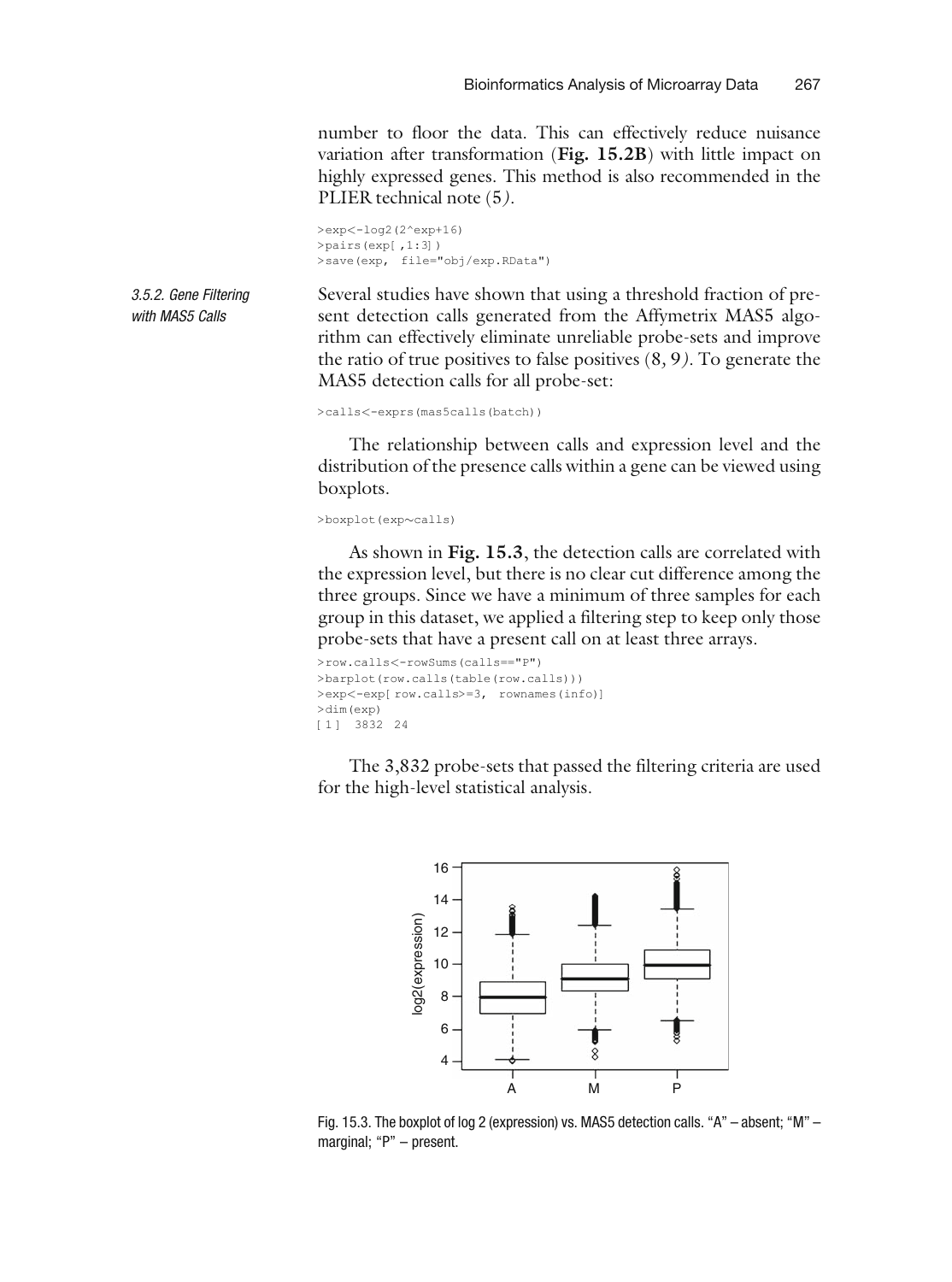3.6. Principal Component Analysis (PCA)

Principal component analysis is usually performed as the first step after low-level data processing to obtain a ''big picture'' of the data. It is designed to capture the variance in a dataset in terms of principal components (PCs). PCA helps to dissect the source of the variance and identify the sample outliers in the dataset by reducing the dimensionality of the data. Since the number of genes (rows) is much larger than the number of samples (columns) in microarray data, function "prcomp" (instead of "princomp") is called and the expression matrix is transposed before being fed into the function. The argument "scale." is explicitly turned on so that all the genes contribute equally to the analysis regardless of the magnitude of the change.

```
> dim(t(exp))
[1 ] 24 3832
> pca.res<-prcomp(t(exp), scale.=T, retx=T)
> names(pca.res)
[1] "sdev" "rotation" "center" "scale" "x"
>dim(pca.res$x)
[1 ] 24 24
```
The "sdev" in the result object is a list containing the standard deviations from all principal components (PCs). The variance of the first ten principal components can be plotted as (Fig[.15.4](#page-9-0)):



Fig. 15.4. The Scree plot of variance, contributed from the first ten principal components.

> plot(pca.res, las=1)

The percentage of the variation "pc.per" contributed from each PC can be calculated as

```
> pc.var<-pca.res$sdev^2
> pc.per<-round(pc.var/sum(pc.var)*100, 1)
> pc.per
[1 ] 45.0 13.4 13.1 4.3 4.0 2.7 2.5 2.3 1.6 1.3 1.2
[12 ] 1.0 1.0 0.8 0.8 0.7 0.7 0.7 0.6 0.6 0.6 0.5
[23] 0.5 0.0
```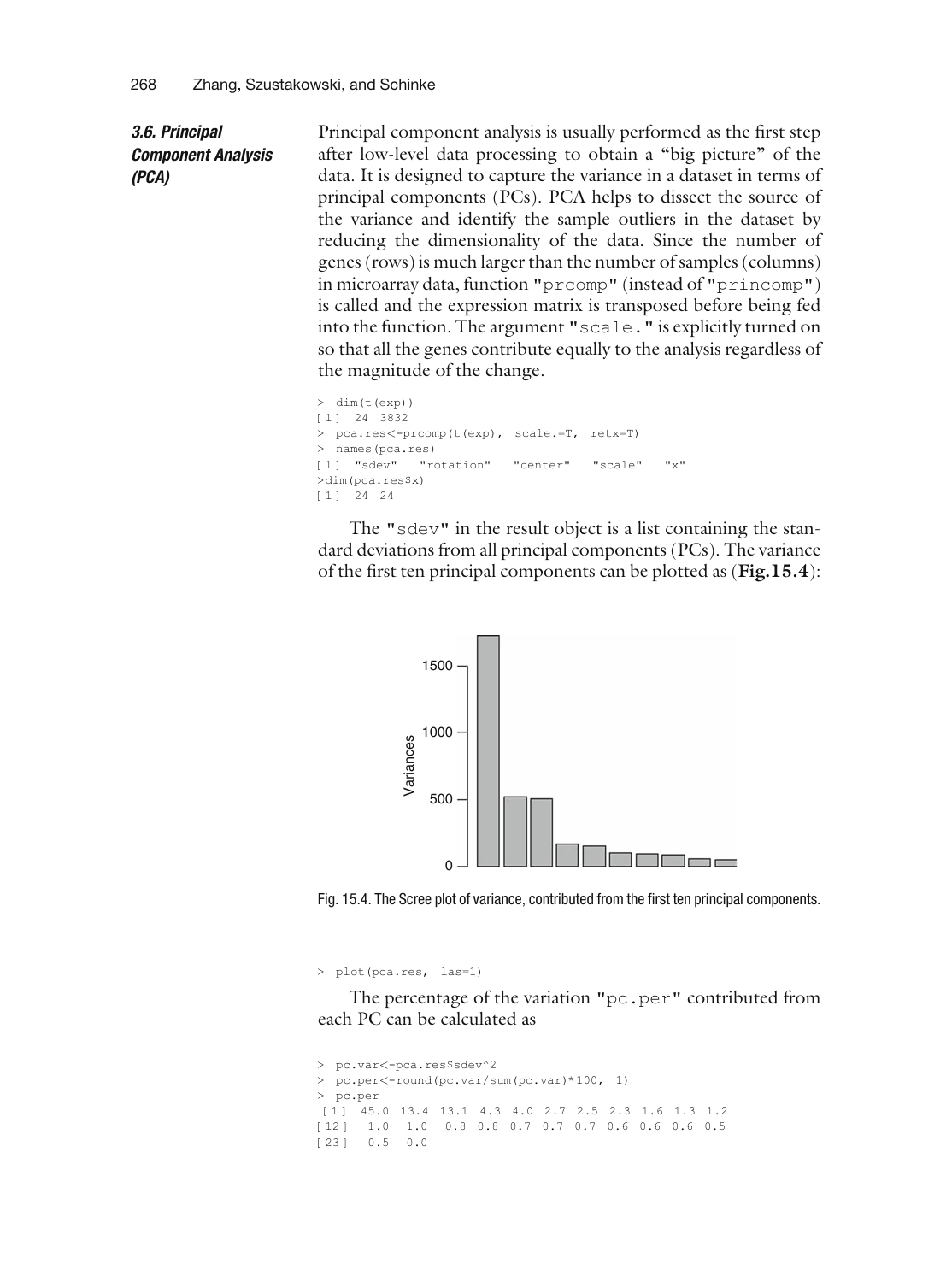"x" in the results is a matrix that contains the coordinates of all samples projected onto the PCs. We can then plot the samples on to the first two PCs that carry the most variance, and label them by time-point.

> plot.pch<-(1:length(levels(info\$Group)))[as.numeric(info\$Group)] > plot(pca.res\$x, col=1, pch=plot.pch, las=1, cex=2,xlab=paste("PC1 (", pc.per [1], "%)", sep=""),ylab=paste("PC2 (", pc.per [2], "%)", sep="")) > grid() > legend(-90, 0, levels(info\$Group), pch=1:length(levels(info\$Group)), pt.cex=1.5)

Visual inspection of the PCA plot yielded a straightforward diagnosis of the sources of variance in this dataset. As shown in Fig. [15.5](#page-10-0), samples from the same group clustered together. The main variation in the dataset (45%) correlates with the time point of cardiac development. The second PC (13.4%) does not sort the samples by developmental stage, but seems to distinguish the neonatal (NN) and 1 week of age (A1w) groups from the other time points. One sample from group "A1w" was separated in space from the other two samples in this group, but still allowed separation from the other groups. This sample was therefore not considered an outlier and was included in the analysis.



Fig. 15.5. Sample projection onto the first two PCs. The percent variance described by the corresponding PC is marked along the axes.

Linear Models for Microarray Data (LIMMA) is an R package that uses linear models to analyze microarray experiments ([5;](#page-24-0) see Note 4). Microarray experiments frequently employ a small number of replicates per condition ( $n \le 6$ ), which makes

<span id="page-10-0"></span>3.7. Identify **Differentially** Expressed Genes Using LIMMA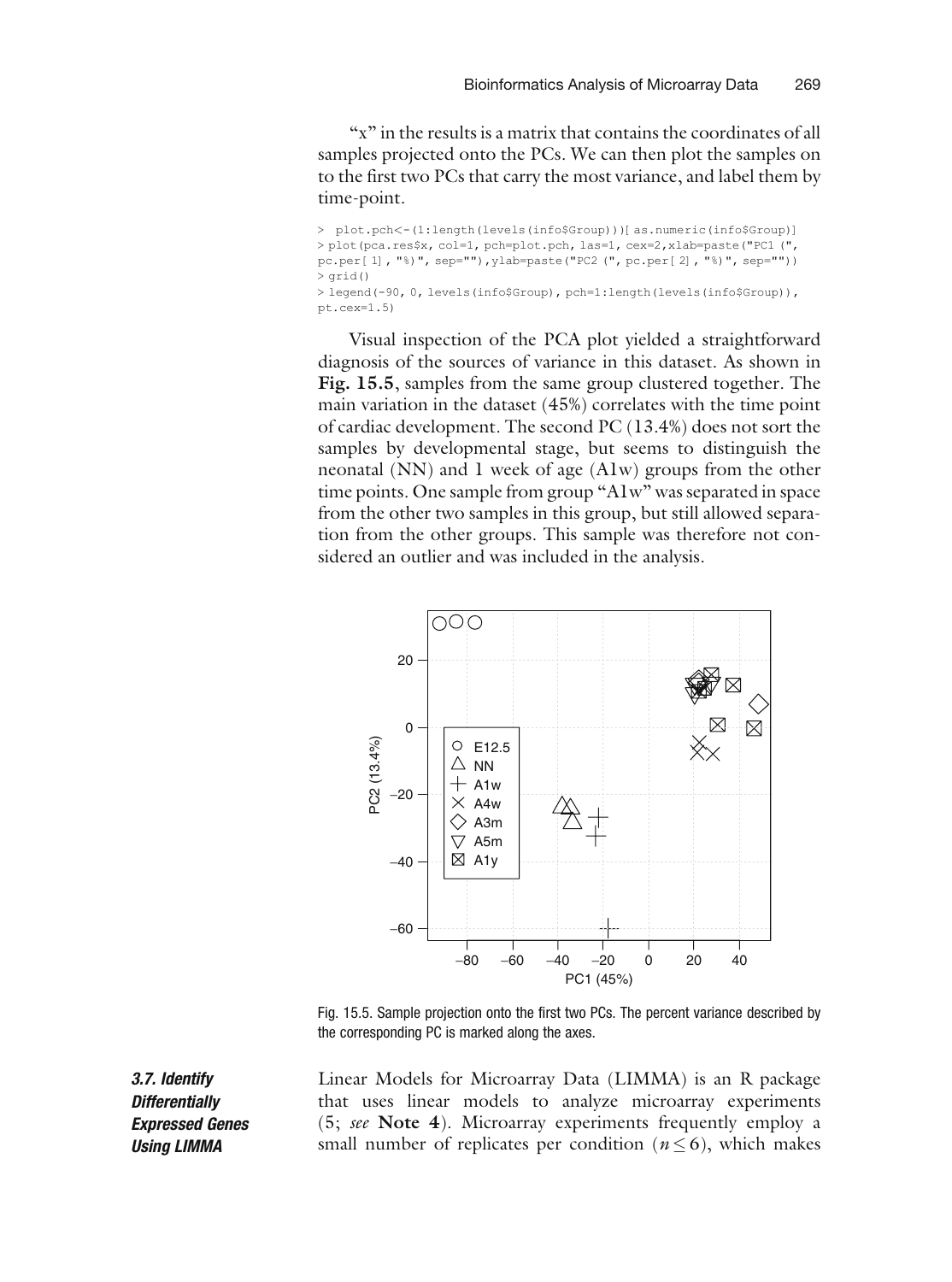estimating the variance of a gene's expression level difficult. Consequently, traditional statistical methods such as the t-test can be unreliable. LIMMA leverages the large number of observations in a microarray experiment to moderate the variance estimates in a data dependent fashion. The output of LIMMA is therefore similar to the output of a  $t$ -test but stabilized against the effects of small sample sizes. Our purpose was to use this package to identify significantly differentially expressed genes across different time points. To fit the data with the linear model, we constructed a design matrix from a "target" vector which contains the grouping information (i.e., the "Group" column in the info data frame in this example).

```
>library(limma)
>levels(info$Group)
[1 ] "E12.5" "NN" "1w" "4w" "3m" "5m" "1y"
> lev<-levels(info$Group)
> design<-model.matrix(~0+info$Group)
> colnames(design)<-lev
> dim(design)
[1 1 24 7> head(design)
  E12.5 NN A1w A4w A3m A5m A1y
\begin{array}{cccccccccccc} 1 & & 1 & 0 & 0 & 0 & 0 & 0 & 0 \\ 2 & & 1 & 0 & 0 & 0 & 0 & 0 & 0 \\ 3 & & 1 & 0 & 0 & 0 & 0 & 0 & 0 \\ \end{array}\begin{matrix} 0 & 0 \\ 0 & 0 \end{matrix}3 10 0 0 0 0 0
4 01 0 0 0 0 0
5 01 0 0 0 0 0
6 01 0 0 0 0 0
```
To fit the linear model with the design matrix:

| > fit<-lmFit(exp, design) |                  |                            |                  |
|---------------------------|------------------|----------------------------|------------------|
| > names(fit)              |                  |                            |                  |
| [1] "coefficients"        | "rank" "assion"  |                            | "ar"             |
| [5] "df.residual"         |                  | "sigma" "cov.coefficients" | "stdev.unscaled" |
| [9] "pivot"               | "genes" "method" |                            | "design"         |

Here, the design matrix is in a group means parameterization, where the coefficients are the mean expression of each group. To find the differences among these coefficients, an explicitly defined contrast matrix is required. For this dataset, we generated all the pair-wise comparisons.

```
> contr.str<-c()
> len<-length(lev)
> for(i in 1:(len-1))
+ contr.str<-c(contr.str, paste(lev[(i+1):len], lev[i], sep="-"))
> contr.str
[1 ] "NN-E12.5" "A1w-E12.5" "A4w-E12.5" "A3m-E12.5" "A5m-E12.5" "A1y-
E12.5"
[7 ] "A1w-NN" "A4w-NN" "A3m-NN" "A5m-NN" "A1y-NN" "A4w-A1w"
[13 ] "A3m-A1w" "A5m-A1w" "A1y-A1w" "A3m-A4w" "A5m-A4w" "A1y-A4w"
[19 ] "A5m-A3m" "A1y-A3m" "A1y-A5m"
> contr.mat<-makeContrasts(contrasts=contr.str, levels=lev)
> fit2<-contrasts.fit(fit, contr.mat)
> fit2<-eBayes(fit2)
> names(fit2)
[1 ] "coefficients" "rank" "assign" "qr"
[5 ] "df.residual" "sigma" "cov.coefficients" "stdev.unscaled"
```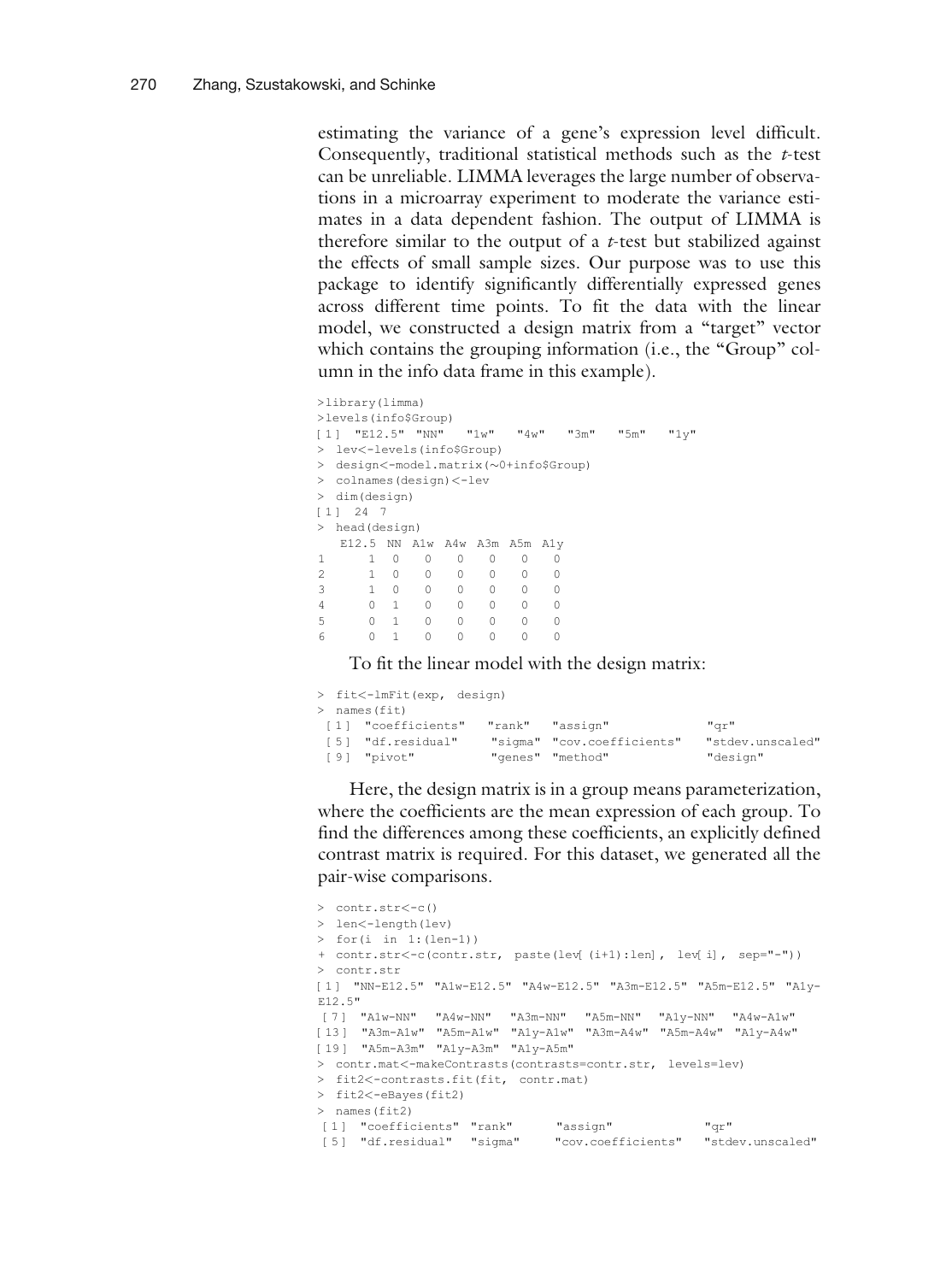|             | [9] "genes"     | "method"            | "desian"               | "contrasts"  |
|-------------|-----------------|---------------------|------------------------|--------------|
|             | [13] "df.prior" |                     | "s2.prior" "var.prior" | "proportion" |
|             | [17] "s2.post"  | $n + n$ and $n + n$ | "p.value"              | "lods"       |
| $121$ $"F"$ |                 | "F.p.value"         |                        |              |

Now "coefficients" in the "fit2" contains difference, or  $\log 2$  fold change, and "p.value" is the moderated *t*-test *p*value associated with all the pair-wise comparisons. "F" and  $"F.p.vallow$  is the moderated  $F$ -test given for all those comparisons. The statistics for the changes of all genes across all groups can be retrieved, sorted by  $F$ -test p-values, integrated with gene annotation and output into a tab-delimited file:

```
> f.top<-topTableF(fit2, number=nrow(exp))
> f.top<-cbind(ann [f.top[[1]] 1:4], f.top[,c(2:7, 23:25)])
> write.table(f.top, file="f.top.txt", sep="\t", row.names=F, quote=F)
> head(f.top)
        ProbeSet GeneID Symbol
14955_at 14955_at 14955 H19
16002_at 16002_at 16002 Igf2
12797_at 12797_at 12797 Cnn1
15126_at 15126_at 15126 Hba-x
98932_at 98932_at 98932 Myl9
20250_at 20250_at 20250 Scd2
                                                      GeneName
14955_at H19 fetal liver mRNA
                                  insulin-like growth factor 2
12797_at calponin 1
15126_at hemoglobin X, alpha-like embryonic chain in Hba complex
98932_at myosin, light polypeptide 9, regulatory<br>20250 at stearcyl-Coenzyme A desaturase 2
                               stearoyl-Coenzyme A desaturase 2
         NN.E12.5 A1w.E12.5 A4w.E12.5 A3m.E12.5
14955_at -0.1262318 -1.368427 -4.639086 -5.983330
16002_at -0.2315497 -1.185102 -3.823067 -4.825221
12797_at -5.6486004 -5.710477 -6.103997 -6.375261
15126_at -4.8768229 -5.507456 -5.037622 -5.267489
98932_at -0.4566940 -1.719379 -3.931495 -4.218323
20250_at -0.7785607 -1.832313 -3.600636 -3.994683
       A5m.E12.5 A1y.E12.5 F P.Value
14955_at -5.572897 -5.783935 1087.2210 2.099165e-25
16002_at -4.705602 -4.761241 819.2029 4.251770e-24
12797_at -6.160193 -6.254116 654.1071 4.635634e-23
15126_at -5.100509 -5.210385 567.7905 2.078625e-22
98932_at -4.957873 -4.828438 430.2656 3.916275e-21
20250_at -3.860944 -4.052382 429.1944 4.020864e-21
           adj.P.Val
14955_at 8.043999e-22
16002_at 8.146390e-21
12797_at 5.921249e-20
15126_at 1.991323e-19
98932_at 2.243523e-18
20250_at 2.243523e-18
```
The middle columns (nos. 5–10) of the table contain the log 2 fold changes of all other time points vs. embryonic 12.5 d.p.c. We can loop through all two-group comparisons and output the results:

```
> for(i in 1:ncol(contr.mat)){
+ t.top<-topTable(fit2, coef=i, number=nrow(exp))
+ t.top<-cbind(ann[t.top[[1]],], t.top[, 2:ncol(t.top)])
+ write.table(t.top, sep="\t", row.names=F, quote=F,
```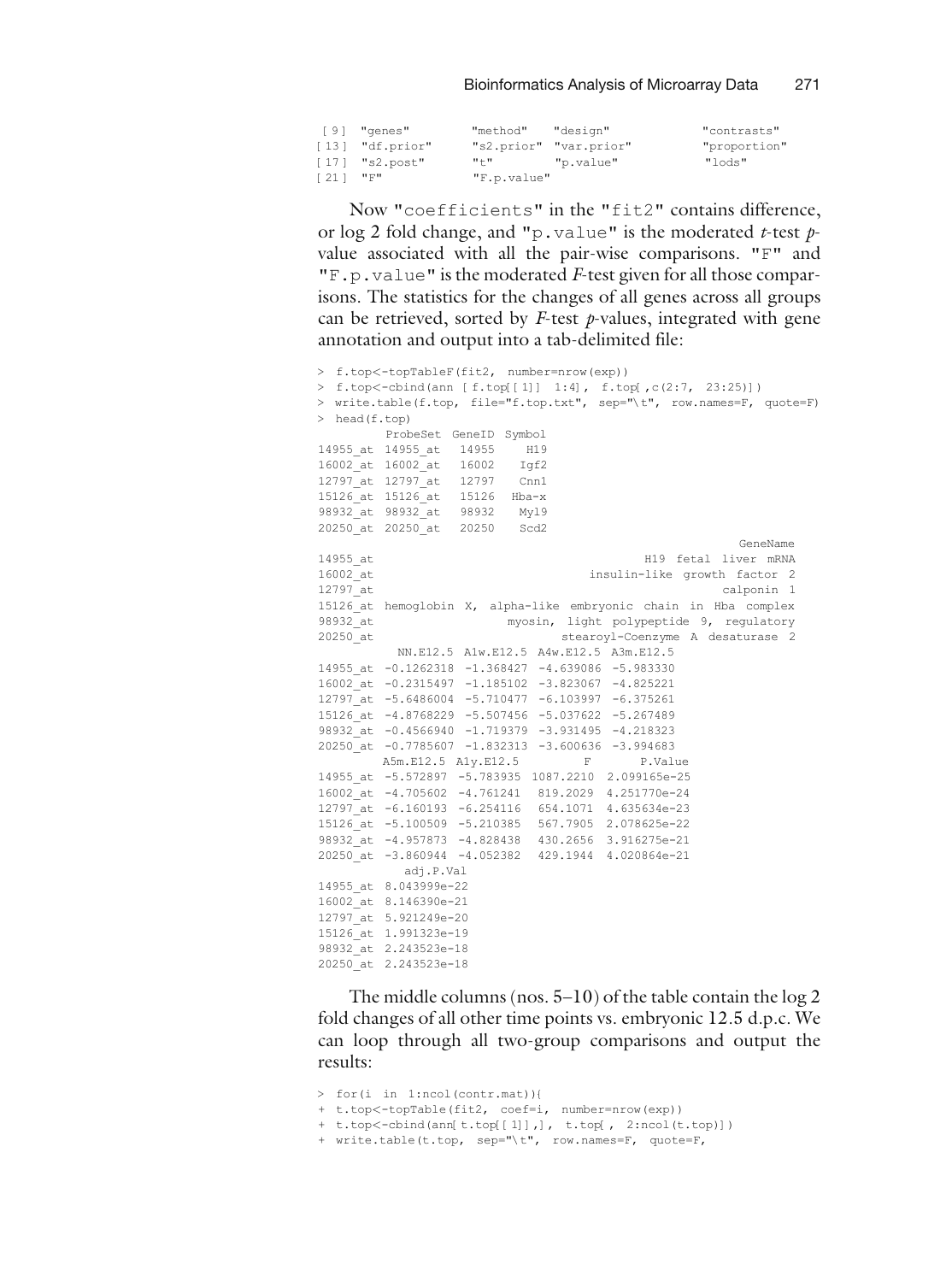```
+ file=file.path("limma", paste(contr.str[i], "top.txt",
sep=".")))
+}
```
**3.8. Clustering Analysis** Clustering analysis has been widely applied to gene expression data for pattern discovery. Hierarchical clustering is a frequently used method that does not require the user to specify the number of clusters a priori (see Note 5). Since all genes contribute equally, genes with no changes between groups only add noise to the clustering. Thus, statistical filters are often applied to eliminate such genes prior to the clustering procedure. In our dataset, there were a large number of filtered genes (2,663, 69.6%) with a statistically significant change above a Benjamini–Hochberg (BH) ([10\)](#page-24-0) adjusted  $p$ -value cutoff of <0.01. Consequently, we further limited the clustering to those genes that showed at least a twofold difference between any two of the seven time-points.

```
> g.2f<-(rowSums(abs(fit2[[1]][rownames(exp),])>1)>0) &
          + (f.top[rownames(exp),]$adj.P.Val<0.01)
> sum (q.2f)
[1 ] 1680
```
A total of 1,680 genes passed this criteria. The gene expression matrix was standardized before calculating the Euclidean distances between the genes.

```
> exp.std<-sweep(exp, 1, rowMeans(exp))
> row.sd<-apply(exp, 1, sd)
> exp.std<-sweep(exp.std, 1, row.sd, "/")
> save(exp.std, file="obj/exp.std.RData")
> exp.cl<-exp.std[g.2f,]
```
Several different clustering methods are provided in the "hclust" function. Here, we chose Ward's minimum variance method which aims to find compact, spherical clusters (Fig. [15.6](#page-13-0)).



<span id="page-13-0"></span>Fig 15.6. The dendrogram generated by hierarchical clustering according to Ward's minimum variance method.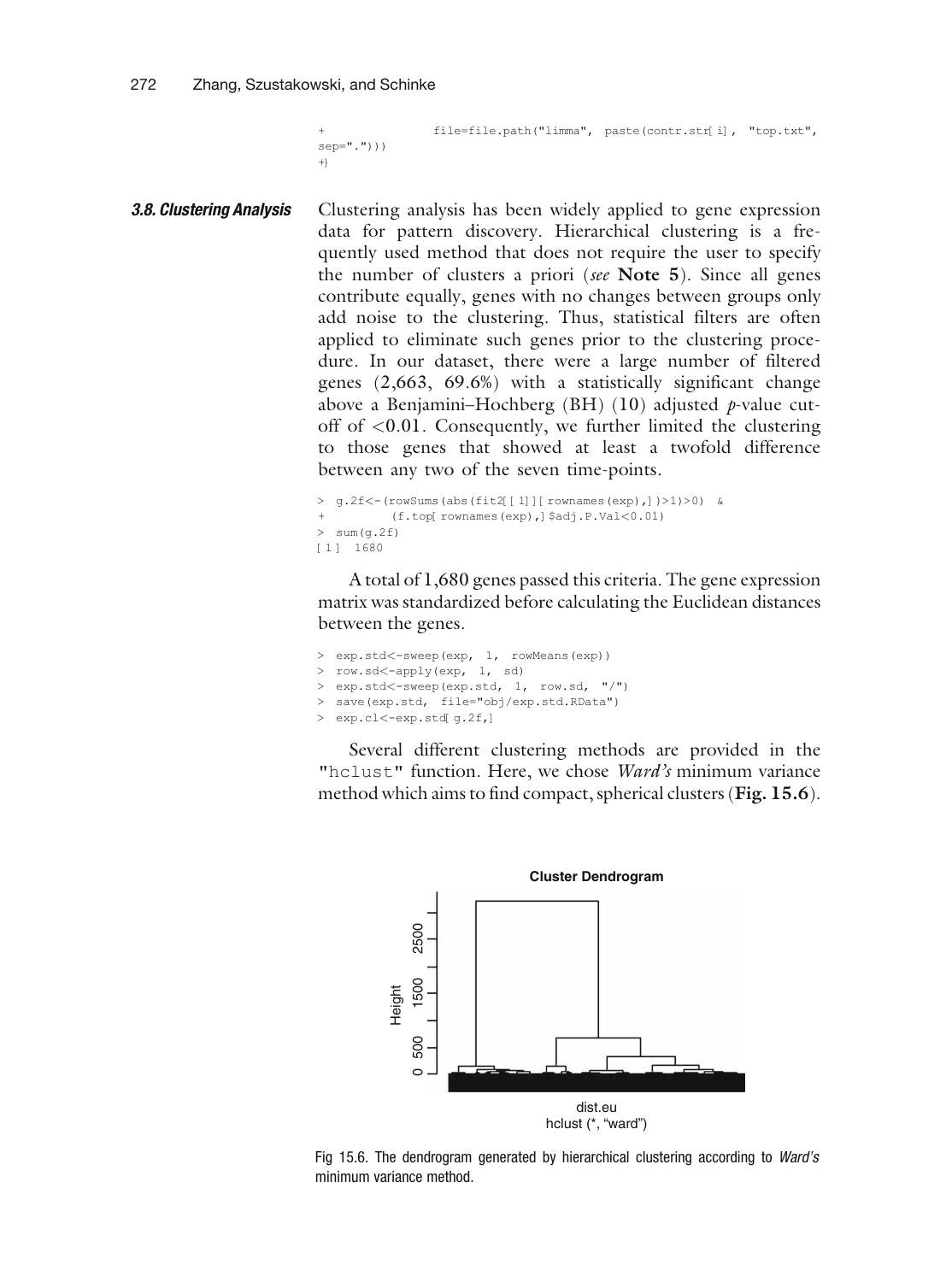```
> hc.res<-hclust(dist.eu, method="ward")
> plot(hc.res, labels=F)
```
The tree can be cut into branches (clusters) by specifying the height or number of branches desired. Usually, we cut the tree right above the height where the branches become dense. In this example, the dendrogram was cut into seven final clusters. The gene expression data can be displayed in a heatmap in the order of the dendrogram (Fig. [15.7](#page-14-0)).



Fig. 15.7. Heatmap of genes in the order of the dendrogram shown in Fig. [15.6](#page-13-0). The time points and the clusters are indicated by the row and column side shadings, respectively. Time points are sorted by increasing age (E12.5 d.p.c. to 1 year of age) from *left* to *right*.

```
> clus.res<-cutree(hc.res, k=7)
> hclust.ward<-function(d, ...){hclust(d, method="ward", ...)}
> heat.res<-heatmap(exp.cl, scale="none", labRow="",
                    + labCol=as.character(info$Group),
                     Colv=NA, hclustfun = hclust.ward,
+ ColSideColors=topo.colors(7)[as.numeric(info$Group)],
                        + RowSideColors=rainbow(7)[clus.res],
                        col=dChip.colors(10))
> names(heat.res)
[1] "rowInd" "colInd" "Rowv" "Colv"
> head(clus.res[heat.res$rowInd], n=4)
   17069_at 18830_at 100040340_at 78330_at
            3 3 33
> tail(clus.res[heat.res$rowInd], n=4)
 20200_at 104130_at 69094_at 56213_at
         7 777
Heatmap of geness in the order of the dendrogram shown in Fig. 15.6. The tip points and the clusters are indicated by the row and column side shadings, respective Time points are sorted by increasing age (E12.5 d.p.
```
<span id="page-14-0"></span>The cluster number associated with each gene can be extracted and output into a text file. For easy interpretation of the clusters, genes were ordered exactly the same as they appeared in the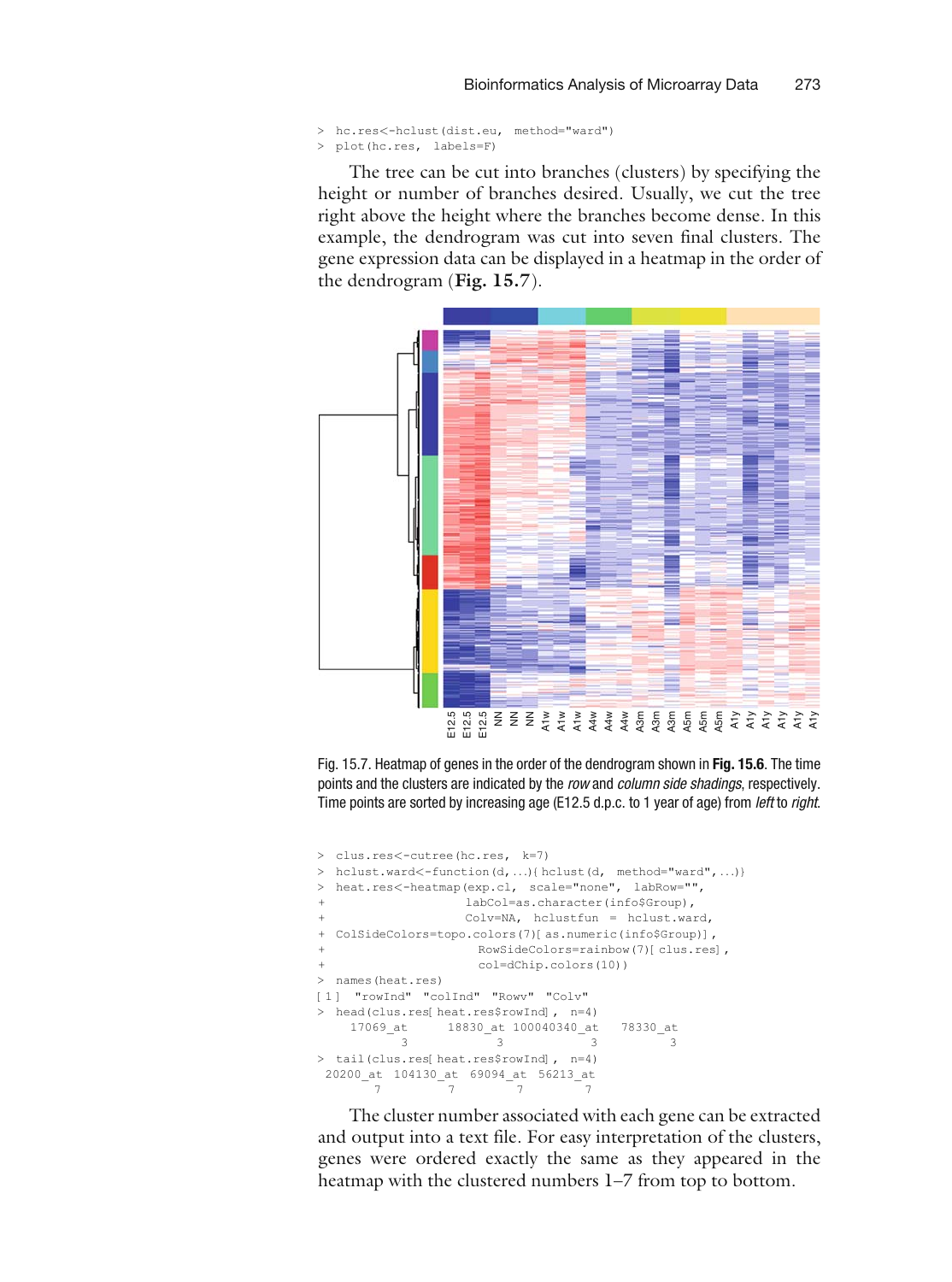|                                                     | > clus.order<-unique(clus.res[heat.res\$rowInd])<br>> clus.order ##this is from bottom to top in the heatmap<br>$[1]$ 3214657<br>> gene.clus.order<-match(clus.res[ heat.res\$rowInd], clus.order)<br>> names (gene.clus.order) <-names (clus.res[ heat.res\$rowInd])<br>> head (gene.clus.order)<br>17069 at 18830 at 100040340 at 78330 at 101540 at 18032 at<br>$1 \quad 1$<br>$\mathbf{1}$<br>$\mathbf{1}$<br>1<br>1<br>> gene.clus.order<-rev(gene.clus.order)<br>> gene.clus.order<-max(gene.clus.order)-gene.clus.order+1<br>> clus.ann<-ann[ names(gene.clus.order),]<br>> clus.ann\$cluster<-gene.clus.order<br>> head(clus.ann[, $c(2:3, 5)$ ])<br>GeneID Symbol cluster<br>56213 at 56213 Htral<br>1<br>69094 at 69094 Tmem160<br>1<br>104130 at 104130 Ndufb11<br>1<br>20200 at 20200 S100a6<br>$\mathbf{1}$<br>26968 at 26968 Islr<br>$\mathbf{1}$<br>81877 at 81877 Tnxb<br>$\mathbf{1}$<br>> write.table(clus.ann, file="clus.ann.txt", sep="\t", row.names=F,<br>$na="")$<br>The functional enrichment for each cluster can be calculated<br>using the "GOstats" package from Bioconductor, or using the |
|-----------------------------------------------------|--------------------------------------------------------------------------------------------------------------------------------------------------------------------------------------------------------------------------------------------------------------------------------------------------------------------------------------------------------------------------------------------------------------------------------------------------------------------------------------------------------------------------------------------------------------------------------------------------------------------------------------------------------------------------------------------------------------------------------------------------------------------------------------------------------------------------------------------------------------------------------------------------------------------------------------------------------------------------------------------------------------------------------------------------------------------------------------------------------------------------|
|                                                     | web-tool DAVID (Database for Annotation, Visualization, and<br>Integrated Discovery, http://david.abcc.ncifcrf.gov (11).                                                                                                                                                                                                                                                                                                                                                                                                                                                                                                                                                                                                                                                                                                                                                                                                                                                                                                                                                                                                 |
| 3.9. Pathway (Gene-<br><b>Set) Analysis</b>         | Gene-set analysis is especially helpful for identifying the biological<br>themes related to changes between two conditions or for correla-<br>tion with a specific numeric phenotypical measurement. Following<br>Mootha's Gene-Set Enrichment Analysis (GSEA), Tian et al. (12)<br>proposed to rank gene-sets based on two statistics, NTk and NEk,<br>and estimate $q$ -values for each pathway or gene-set to address two<br>different aspects in pathway analysis. Given a gene-set $g$ , NTk<br>computes whether $g$ is significantly changed compared to all<br>other gene-sets. NEk serves as an indicator of whether the genes<br>within $g$ as a whole group are significantly correlated with the<br>phenotype. "sigPathway" is an R package implementation of the<br>method (see Note 6). Here, we show how to use sigPathway in<br>order to identify pathways that are statistically significantly differ-<br>ent between two developmental stages, NN and E12.5 d.p.c.                                                                                                                                      |
| 3.9.1. Construct Gene-Sets<br>Object for sigPathway | First, we constructed an R list object that contains the gene-set<br>annotation list we would like to use for the calculations. sigPath-<br>way will calculate the composite statistics NTk and NEk for each<br>gene-set within this list. If the annotation list is named G, each<br>element of $G$ is an R list object representing one gene list and<br>should include three essential elements:<br>1. source: the source of gene-set, e.g., GO, BP, or KEGG;<br>2. title: the title for the gene-set, e.g., "ABC transporters";<br>3. probes: a unique set of probe(-set)s that belong to the<br>gene-set.                                                                                                                                                                                                                                                                                                                                                                                                                                                                                                           |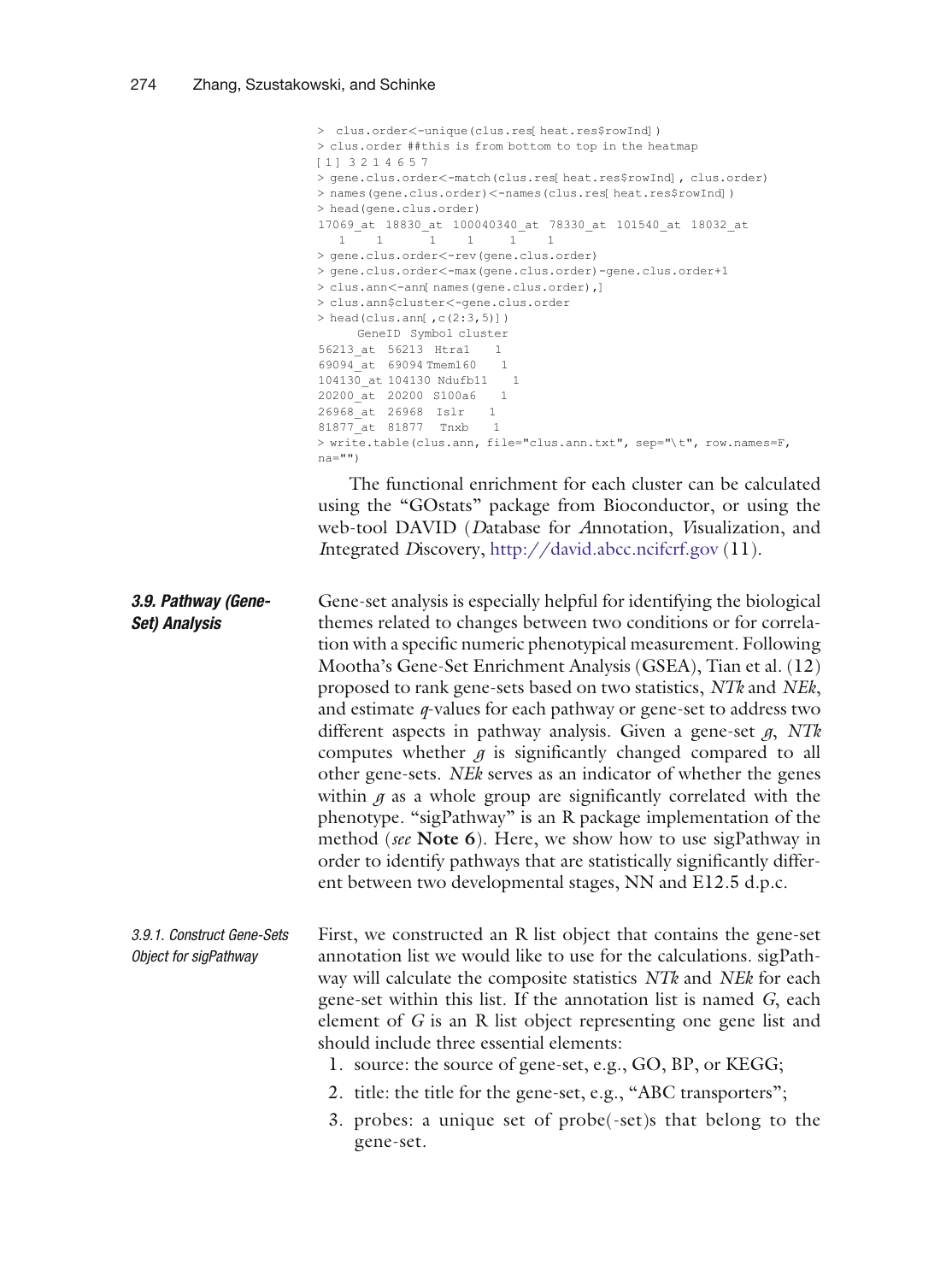The annotation list can be from any source, including userdefined lists. Gene Ontology (GO) annotation is usually considered the most inclusive and fastest-growing public source for grouping functionally relevant genes. The following procedure shows how to build an up-to-date gene-set annotation list from scratch, starting with the "org.Mm.egGO2ALLEGS" and "GO" packages from Bioconductor.

First, a list of GO terms to Entrez Gene ID mapping is created.

```
> library(sigPathway)
> library(GO)
> x<-as.list(org.Mm.egGO2ALLEGS)
> length(x)
[1 ] 7938
> head(names(x))
[1 ] "GO:0008150" "GO:0008152" "GO:0006464" "GO:0006468" "GO:0006793"
[6 ] "GO:0006796"
> len<-unlist(lapply(x, length))
> head(len)
GO:0008150 GO:0008152 GO:0006464 GO:0006468 GO:0006793 GO:0006796<br>21965 8832 1505 650 870 870
           21965 8832 1505 650 870 870
```
To exclude genes that are not included in this CDF (mm74av1mmentrezg):

```
> x<-lapply(x, function(y, all.gene.id){
+ y<-y[y %in% all.gene.id]
+ unique(y)
+ }, unique(ann$GeneID))
> len<-unlist(lapply(x, length))
> summary(len)
   Min. 1st Qu. Median Mean 3rd Qu. Max.
   0.00 1.00 2.00 32.82 8.00 5853.00
```
The number of genes in a gene-set ranges from 0 to 5,853 genes, but we usually limit our analysis to include gene-sets with about 5–500 genes. If there are too few genes in the gene-sets, the results could be driven by only one or two genes with large expression changes and not fairly reflect the whole pathway. On the other hand, it can be difficult to interpret the biological meaning when the number of genes in a gene-set is too large.

```
> 10< -5> hi<-500
> x<-x[len>=lo & len<=hi]
> length(x)
[1 ] 3452
```
The list "x" contains the probe-sets for 3,452 GO IDs. The titles and definitions for the GO terms can be obtained using the GO package:

```
> library(GO)
> gt<-as.list(GOTERM)
> length(gt)
[1 ] 23679
> gt[1:2]
$'GO:0019980'
GOID: GO:0019980
Term: interleukin-5 binding
```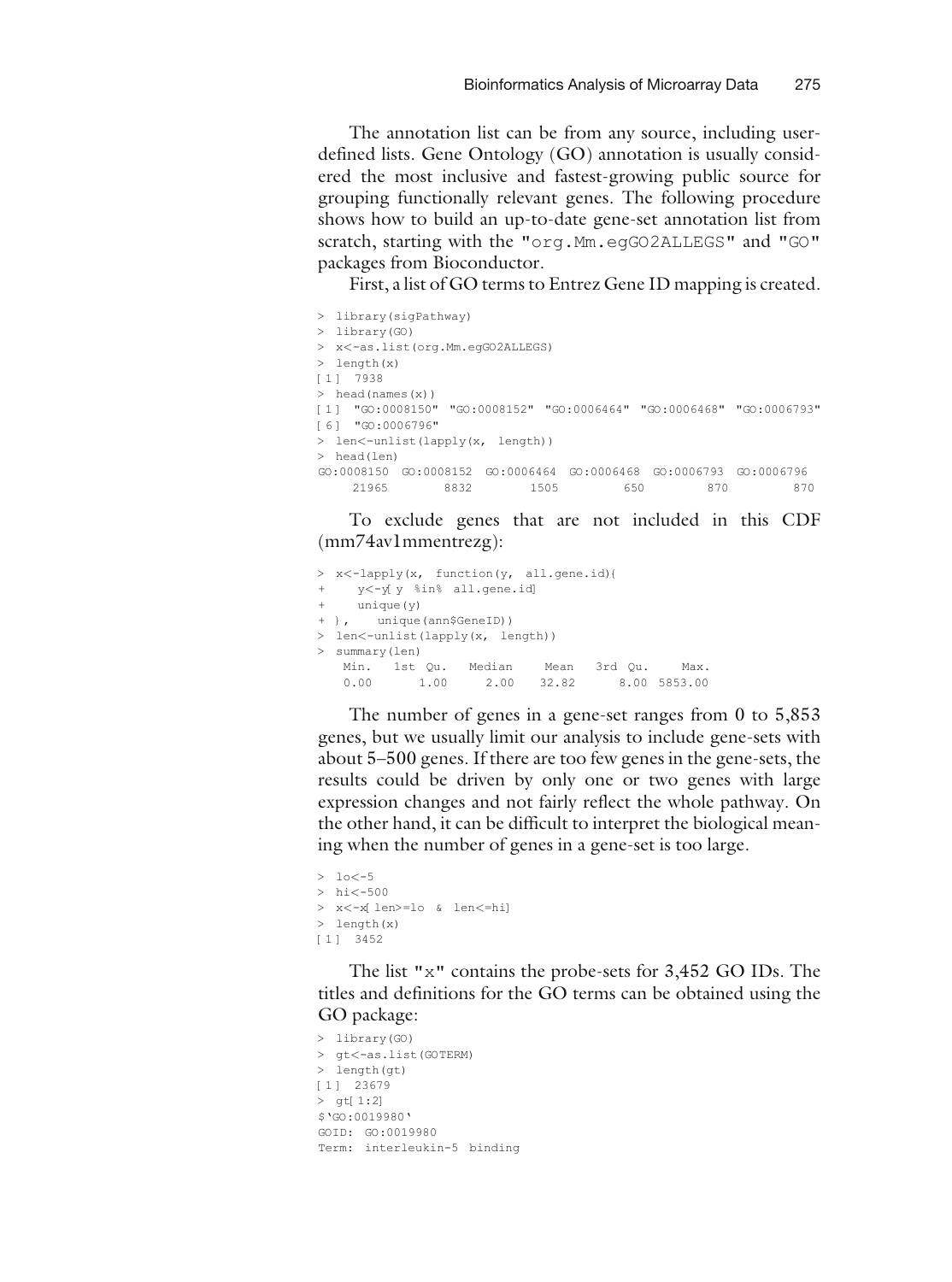```
Ontology: MF
Definition: Interacting selectively with interleukin-5.
Synonym: IL-5 binding
$'GO:0004213'
GOID: GO:0004213
Term: cathepsin B activity
Ontology: MF
Definition: Catalysis of the hydrolysis of peptide bonds with a broad
             specificity. Preferentially cleaves the terminal bond of -
             Arg-Arg-Xaa motifs in small molecule substrates (thus
             differing from cathepsin L). In addition to being an
              endopeptidase shows peptidyl-dipeptidase activity
             liberating C-terminal dipeptides.
```
#### To generate the gene-set annotation list G:

```
> G<-list()
> for(i in names(x)){
    G[[i]] <-list()
+ G[[i]]$src<-gt[[i]]@Ontology
   G[[i]]$name<-paste(i, gt[[i]]@Term)
+ G[[i]]$probes<-paste(x[[i]], "at", sep=" ")
+ }
> save(G, file="G.RData")
> length(G)
[1 ] 2708
> head(names(G))
[1 ] "GO:0006468" "GO:0006793" "GO:0006796" "GO:0006915" "GO:0008219"
[6] "GO:0012501"
> class(G)
[1] "list"
> class(G[[1]])
[1] "list"
> names(G[[1]])
[1] "src" "title" "probes"
> G[[1]][1:2]
Ssrc
[1 ] "BP"
Stitle[1 ] "GO:0006468 protein amino acid phosphorylation"
```
This list "G" is saved and can be used later for any dataset pre-processed with the CDF mm74mmav1entrezg. For this analysis, we restricted the gene-sets to those with 5–200 probesets that are present in the filtered expression data by using the "selectGeneSets" function. The list that was used is recorded in list "g" without altering the annotation list object "G."

```
> exp<-exp[-c(grep("AFFX", rownames(exp))),]
> g<-selectGeneSets(G, rownames(exp), minNPS=5, maxNPS=200)
> names(g)
[1 ] "nprobesV" "indexV" "indGused"
> length(g[[1]])
[1 ] 1652
```
Gene-sets (1,652) were used in the analysis after this filter. The next step was to construct the expression data matrix for comparing the neonatal stage "NN" vs. embryonic stage "E12.5" and calculate the NTk and NEk statistics.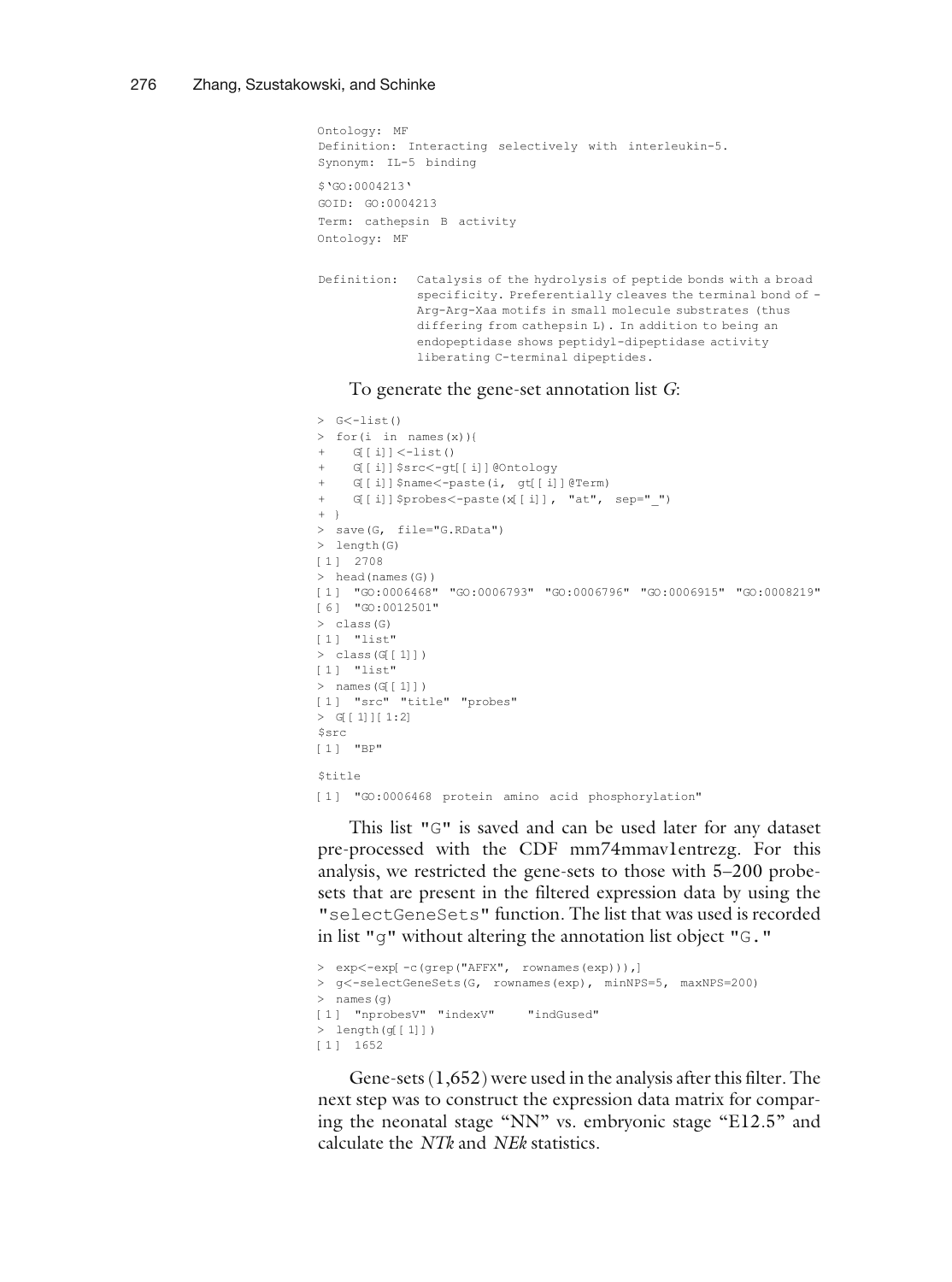- > samples.ref<-rownames(info)[info\$Group=="E12.5"]
- > exp.ref<-exp[, samples.ref]
- > samples.test<-rownames(info)[info\$Group=="NN"]
- > exp.test<-exp[, samples.test]
- > phenotype<-rep(c(0, 1), c(length(samples.ref), length(samples.test)))
- > tab<-cbind(exp.ref, exp.test)
- > NTk<-calculate.NTk(tab, phenotype, g)
- > NEk<-calculate.NEk(tab, phenotype, g)
- 'nsim' is greater than the number of unique permutations
- Changing 'nsim' to 19, excluding the unpermuted case

#### To view the NEk/NTk distributions and their relationship:

- > par(mfrow=c(2,2), mex=0.7, ps=9)
- > qqnorm(NTk\$t.set.new, main="NTk Q-Q Normal")
- > qqline(NTk\$t.set.new, col=2)
- > qqnorm(NEk\$t.set.new, main="NEk Q-Q Normal")
- > qqline(NEk\$t.set.new, col=2)
- > plot(NTk\$t.set.new, NEk\$t.set.new, cex=0.7)
- > abline(h=0)
- > abline(v=0)
- > grid()

As shown in Fig. [15.8A and B](#page-19-0), both the NEk and NTk statistics are symmetrically distributed, but NTk has a longer "tail" and *NEk* a shorter "tail" than a normal distribution. The two statistics are positively correlated. By default, the top 25 enriched gene-sets ranked by averaging the individual ranks of both, NTk and NEk rankings, can be retrieved as

|                                    |                           | > path.res<-rankPathways(NTk, NEk, G, tab, phenotype, q, ngroups=2,    |
|------------------------------------|---------------------------|------------------------------------------------------------------------|
| $^{+}$                             |                           | methodNames=c("NTk", "NEk"), allpathways=T)                            |
|                                    | > names (path.res)        |                                                                        |
| $\lceil 1 \rceil$                  | "IndexG"                  | "Pathway"<br>"Gene Set Category"                                       |
|                                    | [4] "Set Size"            | "Percent Up"<br>"NTk Stat"                                             |
|                                    | [7] "NTk q-value"         | "NTk Rank"<br>"NEk Stat"                                               |
|                                    | [10] "NEk q-value"        | "NEk Rank"                                                             |
|                                    | > path.res\$Pathway       |                                                                        |
|                                    |                           | [1] "GO:0006817 phosphate transport"                                   |
|                                    | [2] "GO:0005581 collagen" |                                                                        |
|                                    |                           | [3] "GO:0030020 extracellular matrix structural constituent conferring |
|                                    | tensile strength"         |                                                                        |
| $\lceil 4 \rceil$                  |                           | "GO:0005201 extracellular matrix structural constituent"               |
| 51                                 |                           | "GO:0044420 extracellular matrix part"                                 |
| 61                                 |                           | "GO:0005605 basal lamina"                                              |
| $[7]$                              |                           | "GO:0005578 proteinaceous extracellular matrix"                        |
| 681                                |                           | "GO:0031012 extracellular matrix"                                      |
| 191                                |                           | "GO:0004364 glutathione transferase activity"                          |
|                                    |                           | [10] "GO:0015698 inorganic anion transport"                            |
| [11]                               |                           | "GO:0006820 anion transport"                                           |
|                                    |                           | [12] "GO:0006084 acetyl-CoA metabolic process"                         |
|                                    |                           | [13] "GO:0006270 DNA replication initiation"                           |
| $[14]$                             | "GO:0005604               | basement membrane"                                                     |
| $\lceil 15 \rceil$                 |                           | "GO:0008094 DNA-dependent ATPase activity"                             |
| $161$                              |                           | "GO:0006631 fatty acid metabolic process"                              |
|                                    |                           | [17] "GO:0006638 neutral lipid metabolic process"                      |
| $\begin{array}{c} 18 \end{array}$  |                           | "GO:0006639 acylglycerol metabolic process"                            |
| 191                                | "GO:0006099               | tricarboxylic acid cycle"                                              |
| $\begin{bmatrix} 20 \end{bmatrix}$ |                           | "GO:0009060 aerobic respiration"                                       |
| $[21]$                             |                           | "GO:0009109 coenzyme catabolic process"                                |
| $\lceil 22 \rceil$                 |                           | "GO:0046356 acetyl-CoA catabolic process"                              |
|                                    |                           | [23] "GO:0051187 cofactor catabolic process"                           |
|                                    |                           | [24] "GO:0044445 cytosolic part"                                       |
|                                    | [25] "GO:0032787          | monocarboxylic acid metabolic process"                                 |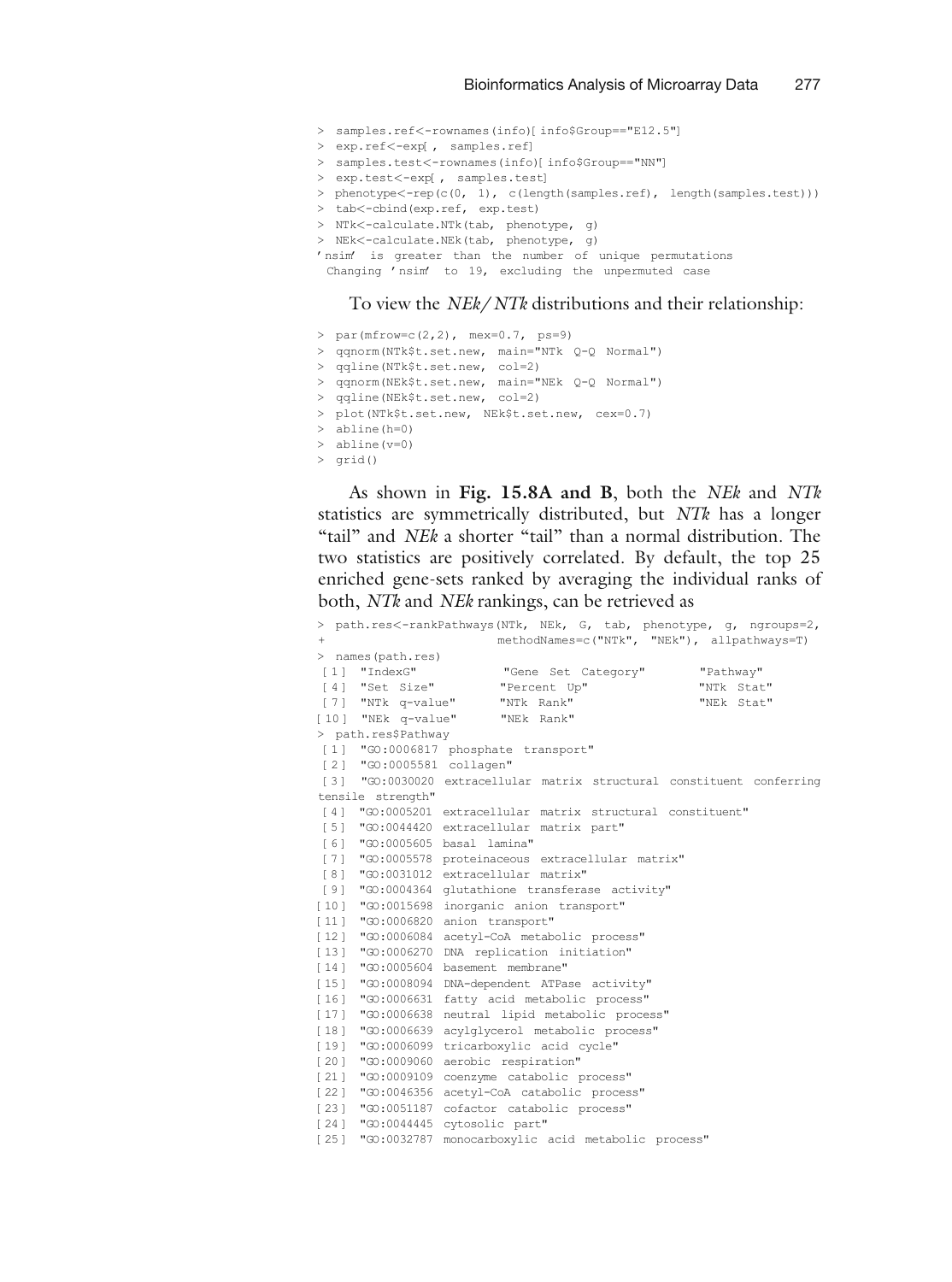

Fig. 15.8. NTk and NEk statistics. (A) Q-Q plot for NTk t-statistics. (B) Q-Q plot for NEk t-statistics. (C) Scatter plot of NEk t-statistics vs. NTk t-statistics.

<span id="page-19-0"></span>

|                | > path.res[, $6:11$ ] |         |                                                             |      |         |          |                |
|----------------|-----------------------|---------|-------------------------------------------------------------|------|---------|----------|----------------|
|                |                       |         | NTk Stat NTk q-value NTk Rank NEk Stat NEk q-value NEk Rank |      |         |          |                |
| 1              |                       | 6.33    | 0.00000000                                                  | 4.0  | 4.43    | $\Omega$ | 6              |
| $\overline{c}$ |                       | 6.14    | 0.00000000                                                  | 6.0  | 4.44    | $\cap$   | 5              |
| 3              |                       | 6.14    | 0.00000000                                                  | 6.0  | 4.44    | $\Omega$ | 5              |
| $\overline{4}$ |                       | 6.89    | 0.00000000                                                  | 3.0  | 4.40    | $\Omega$ | 12             |
| 5              |                       | 7.19    | 0.00000000                                                  | 2.0  | 4.37    | $\Omega$ | 14             |
| 6              |                       | 5.22    | 0.00000000                                                  | 13.0 | 4.46    | $\Omega$ | 3              |
| 7              |                       | 7.92    | 0.00000000                                                  | 1.0  | 4.36    | $\Omega$ | 19             |
| 8              |                       | 7.92    | 0.00000000                                                  | 1.0  | 4.36    | $\Omega$ | 19             |
| 9              |                       | 4.41    | 0.00000000                                                  | 31.0 | 4.53    | $\Omega$ | 1              |
| 10             |                       | 5.02    | 0.00000000                                                  | 15.0 | 4.33    |          | 21             |
| 11             |                       | 4.80    | 0.00000000                                                  | 22.0 | 4.32    | O        | 23             |
| 12             |                       | 6.17    | 0.00000000                                                  | 5.0  | 4.26    | $\Omega$ | 43             |
| 13             |                       | $-3.09$ | 0.03690476                                                  | 51.5 | $-4.42$ | $\Omega$ | $\overline{7}$ |
| 14             |                       | 4.74    | 0.00000000                                                  | 24.0 | 4.29    | $\cap$   | 37             |
| 15             |                       | $-3.69$ | 0.00000000                                                  | 41.0 | $-4.31$ | $\Omega$ | 30             |
| 16             |                       | 5.13    | 0.00000000                                                  | 14.0 | 4.16    | $\cap$   | 65             |
| 17             |                       | 2.88    | 0.05470588                                                  | 72.0 | 4.41    | $\cap$   | 10             |
| 18             |                       | 2.88    | 0.05470588                                                  | 72.0 | 4.41    | $\Omega$ | 10             |

The related pathway statistics can be viewed as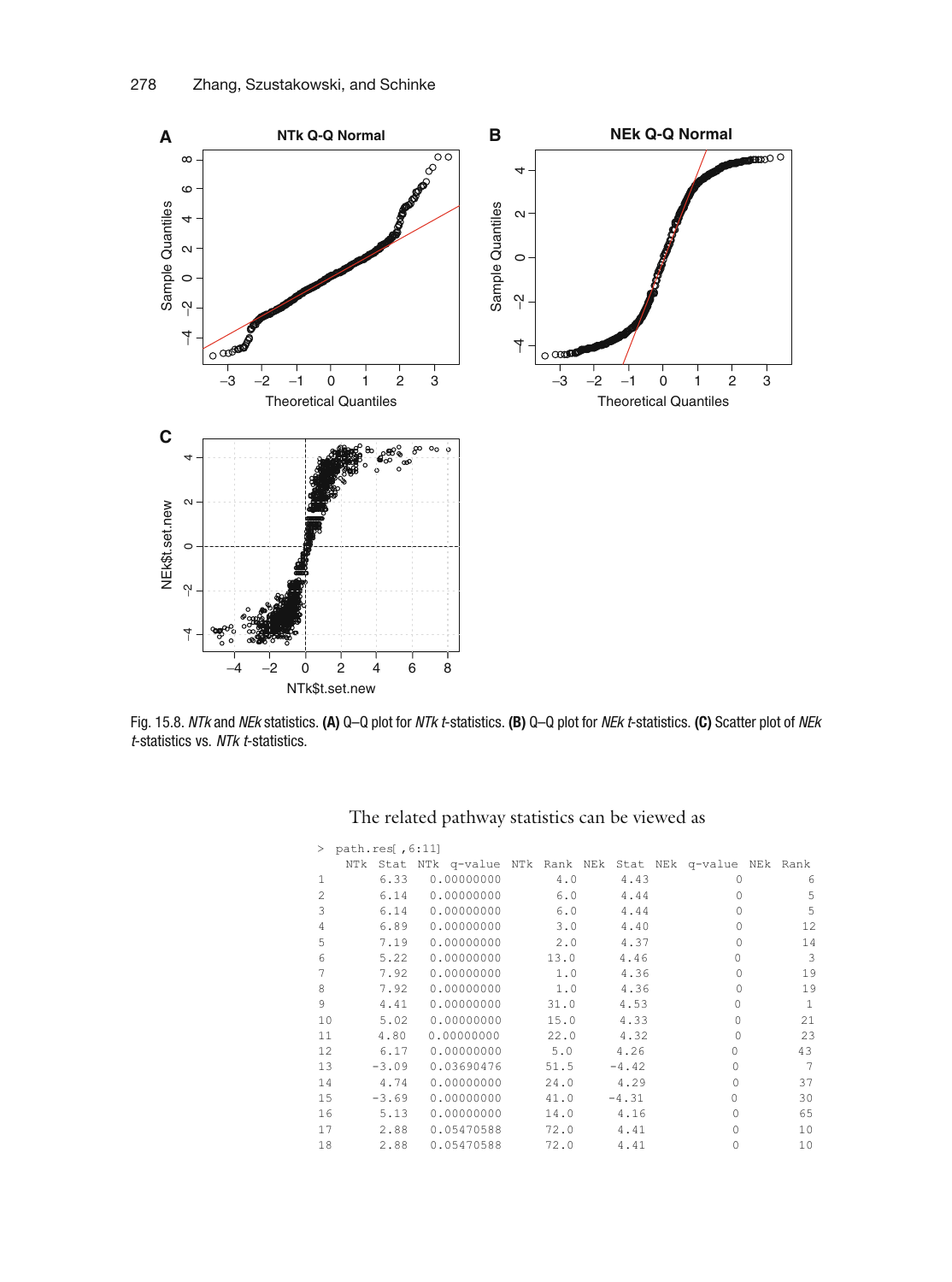| 4.92    | 0.00000000 | 20.0 | 4.16    | 64 |
|---------|------------|------|---------|----|
| 4.92    | 0.00000000 | 20.0 | 4.16    | 64 |
| 4.92    | 0.00000000 | 20.0 | 4.16    | 64 |
| 4.92    | 0.00000000 | 20.0 | 4.16    | 64 |
| 4.85    | 0.00000000 | 21.0 | 4.17    | 63 |
| $-3.09$ | 0.03690476 | 51.5 | $-4.29$ | 33 |
| 5.27    | 0.00000000 | 12.0 | 4.14    | 73 |
|         |            |      |         |    |

The extracellular matrix (ECM) and fatty acid metabolism gene-sets were the most up-regulated and DNA replication/ cell cycle gene-sets were most down-regulated when comparing NN vs. E12.5 d.p.c. developmental stages. The gene-sets with the highest NTk rank is "GO:0031012 extracellular matrix." The NTk t-statistic of 7.92 was much higher than the second ranked gene-set "GO:0006817 phosphate transport" (NTk 6.33), however, the *NEk t*-statistics of the two gene-sets were about the same. This scenario is clearly displayed in Fig. [15.8C](#page-19-0), in which the tails of the *NTk t*-statistics spread wider than the tails of the NEk t-statistics Thus, it is more meaningful to rank the significance of the gene-sets based on the mean of NEk and *NTk t*-statistics rather than based on the average ranking of the two, which is the default. This can be done by specifying the argument "npath" in "rankPathways" function to the number of total gene-sets, and then reordering the data frame:

```
> path.res<-rankPathways(NTk, NEk, G, tab, phenotype, g, ngroups=2,
                     methodNames=c("NTk", "NEk"), npath=NTk$ngs)
> ave.stat<-rowMeans(path.res[,c(6,9)])
> path.res<-path.res[order(abs(ave.stat), decreasing=T),]
> head(path.res[[3]])
[1 ] "GO:0005578 proteinaceous extracellular matrix"
[2 ] "GO:0031012 extracellular matrix"
[3] "GO:0044420 extracellular matrix part"
[4 ] "GO:0005201 extracellular matrix structural constituent"
[5 ] "GO:0006817 phosphate transport"
[6] "GO:0005581 collagen"
```
Finally, it is of interest to view the genes that contributed to the changes, especially for those top-ranked gene-sets. For example, we retrieved the statistics for all the genes in gene-set ''GO:0006817 phosphate transport,'' which is ranked on fifth place on the "path.res" list.

```
> t.stat<-calcTStatFast(tab, phenotype, ngroups=2)
> path.stat<-getPathwayStatistics(tab, phenotype, G, path.res$IndexG,
                               + statList=t.stat)
> st1<-path.stat[[5]]
> head(st1)
   Probes Mean 0 Mean 1 StDev 0 StDev 1
1 11487_at 9.560018 8.922373 0.18504668 0.15379436
2 11490_at 9.925778 10.564280 0.12777095 0.18693417
3 11492_at 9.407763 10.108199 0.09667248 0.24242213
4 11603_at 11.535603 11.362591 0.17646941 0.06322808
5 12111_at 10.942530 12.093049 0.23738825 0.13703260
6 12159_at 11.454837 9.619270 0.27848105 0.08053406
```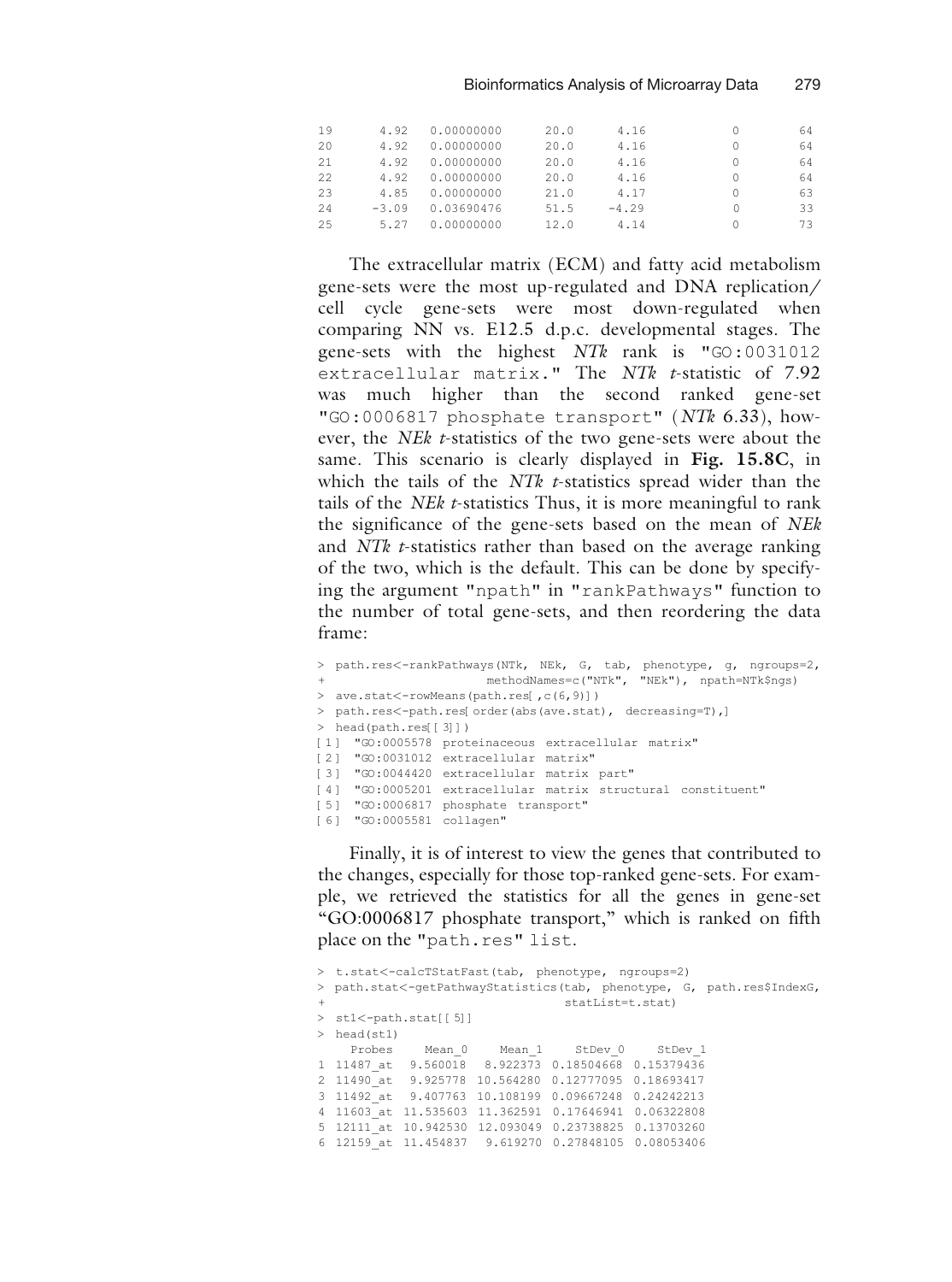|                | T-Statistic | p-value                         |
|----------------|-------------|---------------------------------|
| 1.             |             | $-4.590067$ 0.010918577         |
| $\mathfrak{D}$ |             | 4.884183 0.011090014            |
| 3              |             | 4.648474 0.025147668            |
| $\overline{4}$ |             | $-1.598605$ 0.225637401         |
| 5              |             | 7.270171 0.004308710            |
| 6              |             | $-10.967170$ $0.004659806$      |
|                |             | > st1\$logFC<-st1 [,3]-st1 [,2] |

Finally, we added the gene annotations from "ann" to the output "st1". Be aware that the first column in "st1" becomes a vector of factors instead of characters.

```
> st1<-cbind(ann[as.character(st1[[1]]),], st1[,c("logFC", "p-value")])
> st1<-st1 [order(st1$logFC, decreasing=T),]
> names(st1)
[1 ] "ProbeSet" "GeneID" "Symbol" "GeneName" "logFC" "p-value"
> st1[, c (3, 5, 6)
        Symbol logFC p-value
12819_at Col15a1 5.96300996 3.109213e-03
12834_at Col6a2 2.54466441 1.403811e-03
12842_at Col1a1 2.42742733 7.991941e-04
12843_at Col1a2 2.39452560 9.757436e-04
12262_at C1qc 1.96001216 2.240684e-03
12833_at Col6a1 1.94317393 9.974864e-05
12827_at Col4a2 1.58503721 1.619273e-04
12259_at C1qa 1.57040004 1.658915e-02
12831_at Col5a1 1.42895064 2.076524e-03
12260_at C1qb 1.34830464 1.363401e-02
12826_at Col4a1 1.23069086 3.217859e-02
11732_at Ank 0.93207373 2.774580e-04
12825_at Col3a1 0.91370870 1.071566e-02
11450_at Adipoq 0.83960637 5.935469e-03
12837_at Col8a1 0.26383598 1.718501e-01
20505_at Slc34a1 0.21389501 1.774224e-01
12813_at Col10a1 0.12015915 4.409476e-01
12840_at Col9a2 -0.07155123 5.553861e-01
140709_at Emid2 -0.25438285 1.177430e-01
12832_at Col5a2 -0.32661506 1.530350e-01
20515_at Slc20a1 -2.28412220 4.464655e-04
```
Inspecting the gene expression changes that contribute to significantly changed pathways or gene-sets of interest can help to group the relevant genes together, and to prioritize the gene list based on the pathway changes.

**3.10. Summary** In this chapter, we demonstrated a general workflow of bioinformatics analysis of Affymetrix GeneChip<sup>TM</sup> data using Bioconductor software packages on a public test dataset. Bioconductor is a widely used open source and open development software project for the analysis and comprehension of high-throughput data from different platforms. Bioconductor is rooted in the open source statistical computing environment R. The main advantage of Bioconductor is access to a wide range of powerful statistical and graphical methods for the analysis of genomic data, and the rapid development of extensible software based on the most advanced and updated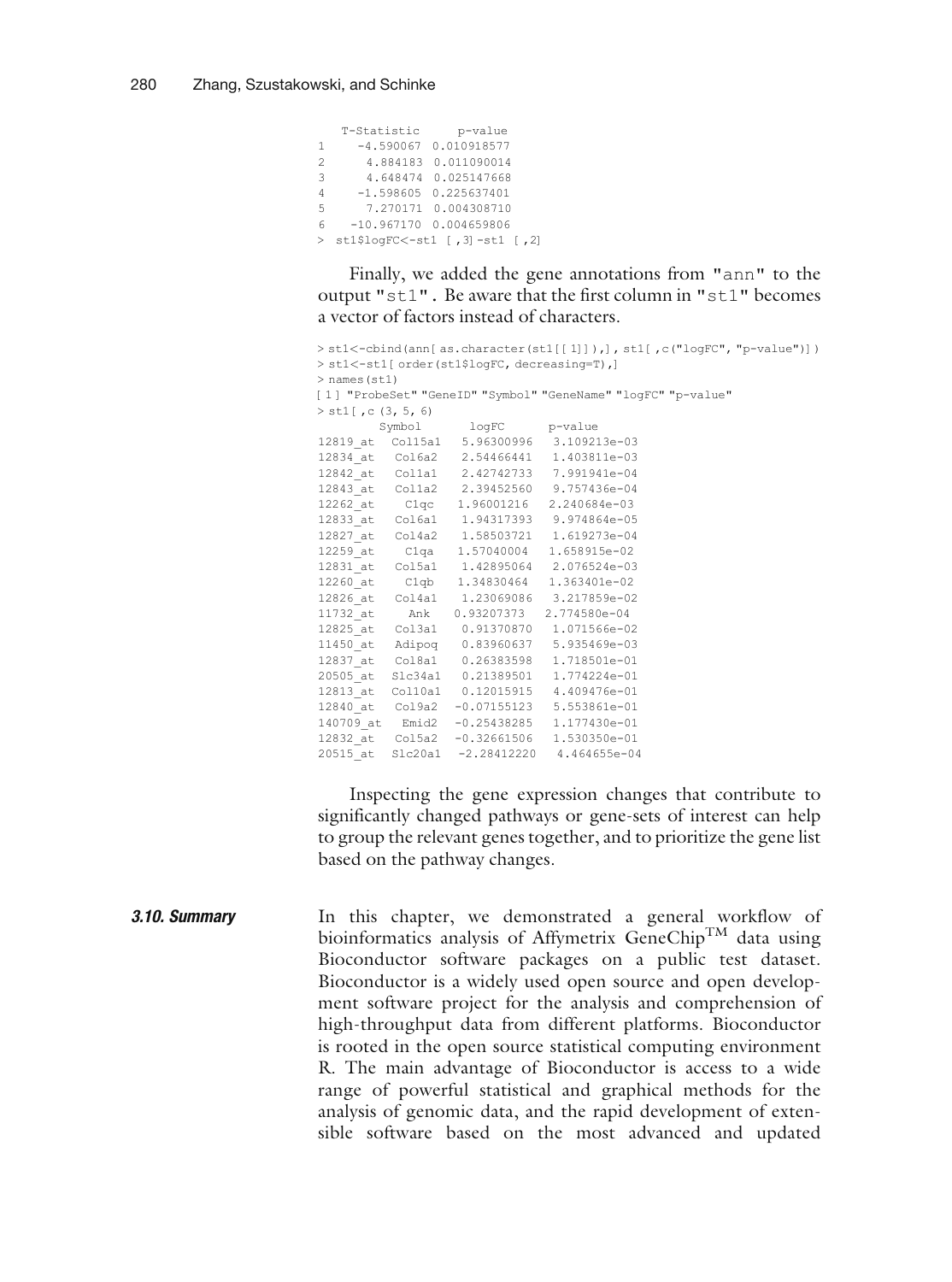analysis algorithms. For users not familiar with R, other software tools are available to execute the diverse analysis steps, as summarized in Note 7.

We focused our analysis on commonly used strategies for normalization, probe-set summarization, gene filtering, statistical analysis, and pathway prediction. However, many other analysis options can be used for each step and have been extensively discussed ([6](#page-24-0), [13](#page-24-0), [14\)](#page-24-0). A list of the available options can also be found under the Bioconductor Task View.

Additional high-level data analyses that allow a more in-depth understanding of the biology underlying gene expression changes include motif analysis for co-expressed genes ([15](#page-24-0)) and gene network/topology analysis ([16](#page-24-0), [17\)](#page-24-0). However, a detailed description of these analyses is beyond the scope of this introductory chapter.

## 4. Notes

1. R and Bioconductor package installation

R installs and updates its packages using an HTTP protocol. When installed behind a firewall, an http proxy environment variable must be first set to enable access to the Internet from within R.

> Sys.setenv(''http\_proxy'' = ''http://my.proxy.net:9999'';).

- 2. Additional packages can also be installed from the R terminal menu "Packages"  $\rightarrow$  "select the CRAN mirror"  $\rightarrow$  "select repositories.''
- 3. Low-level Affymetrix data processing

Numerous methods have been published for normalization and summarization of the probe-level data. The Robust Multi-chip Average (RMA) ([18](#page-24-0)), GC-RMA ([19](#page-24-0)) and MBEI (24) are popular methods. ''LIMMA'' package also provides a GUI which requires minimal R programming.

4. Statistical Analysis of differentially expressed genes

Other methods for finding differentially expressed genes can be found on the Bioconductor website using ''Task View'' of ''DifferentialExpression'' under the download section for the specific release.

<span id="page-22-0"></span>5. Clustering using the HOPACH method

Beyond classical hierarchical clustering, the ''Hierarchical Ordered Partitioning and Collapsing Hybrid'' (HOPACH) package uses the Mean/Median Split Silhouette (MSS) criteria to identify the level of the tree with maximally homogeneous clusters [\(20\)](#page-24-0). In this case users do not have to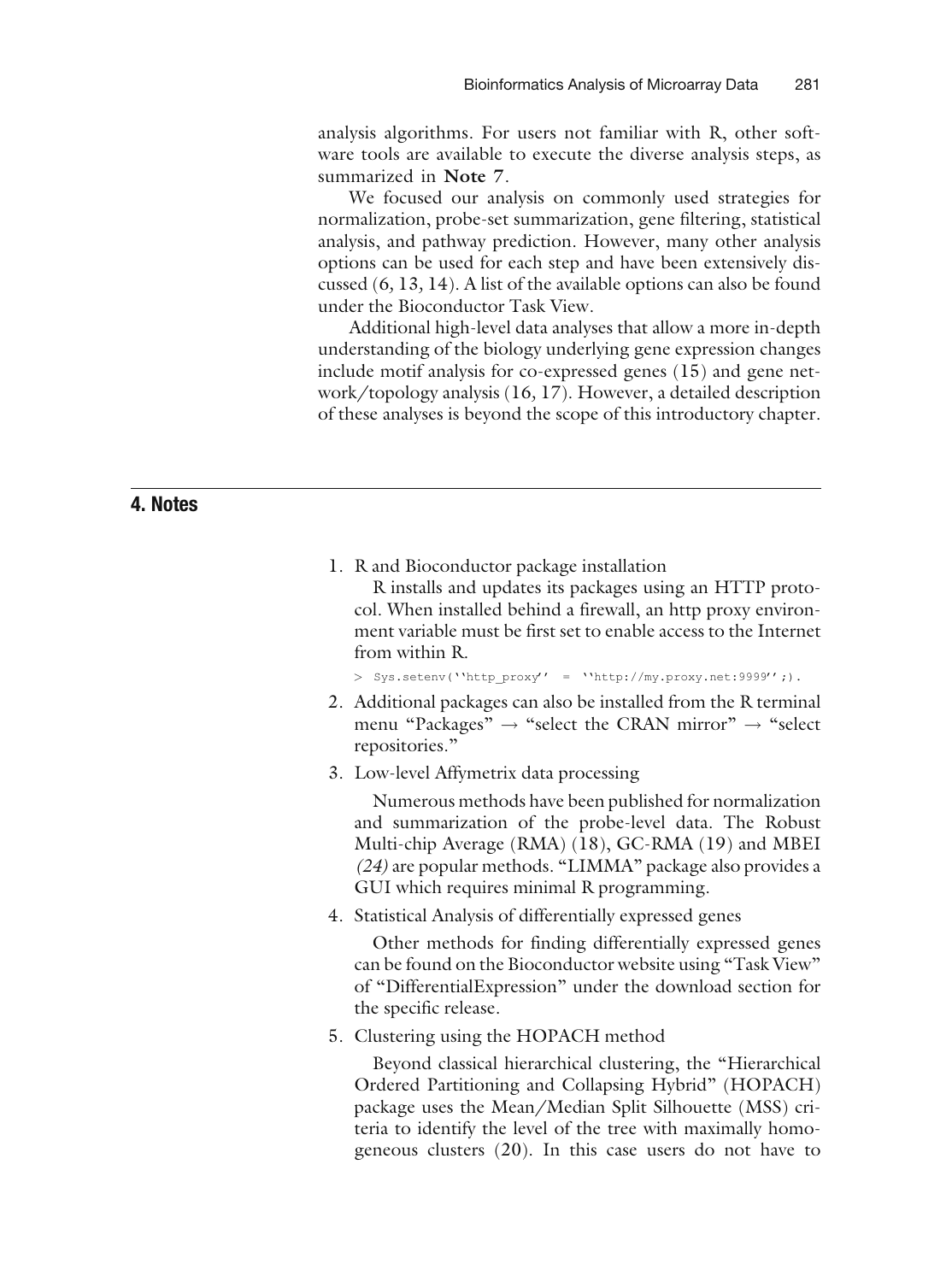pre-specify the number of clusters. This method usually identifies a larger number of homogeneous cluster with smaller size using the default setting.

- 6. Gene-Set Enrichment Analysis(GSEA) using sigPathway package
	- a. The significance of the results depends on the collection of gene-sets available. It is important that the pathways examined are relevant to the study.
	- b. Other pathways like KEGG can be constructed in the similar manner as the GO packages. The package also provides functions to import gene-sets in other formats. It is recommended to calculate the pathway statistics separately for each source due to the redundancy among genesets from different sources.
	- c. The function "writeSigPathway" in the sigPathway package outputs all gene-sets in html format. This function requires the chip annotation package with accession numbers, which "org.Mm.eg.db" does not provide. However, for datasets summarized with Affymetrix CDF, this is a nice utility to view the results in a more user-friendly format.
- 7. Other statistical software for microarray data analysis

There are many other commercial data analysis packages and open software available for microarray data analysis for users not familiar with R programming. Some of the popular packages and tools include the following:

- Complete Analysis (normalization, group comparison, clustering, etc.)
	- GenePattern [\(21](#page-24-0)) (Broad Institute)
	- geWorkbench  $(NCI)$ http://wiki.c2b2.columbia.edu/workbench/ index.php/Home
	- GeneSpring from Agilent Technologies
	- TM4  $(22)$  http://www.tm4.org/
	- $\bullet$  dChip [\(23](#page-25-0), [24](#page-25-0)) http://biosun1.harvard.edu/complab/dchip/
- Differentially expressed genes
	- SAM  $(25)$  $(25)$  http://www-stat.stanford.edu/%7Etibs/ SAM/index.html
	- PaGE [\(26\)](#page-25-0) http://www.cbil.upenn.edu/PaGE/
- Pathway/gene-set analysis • GSEA-P  $(27, 28)$  $(27, 28)$  $(27, 28)$  $(27, 28)$  $(27, 28)$ :

http://www.broad.mit.edu/gsea/

 $\bullet$  GeneTrail ([29\)](#page-25-0) http://genetrail.bioinf.uni-sb.de/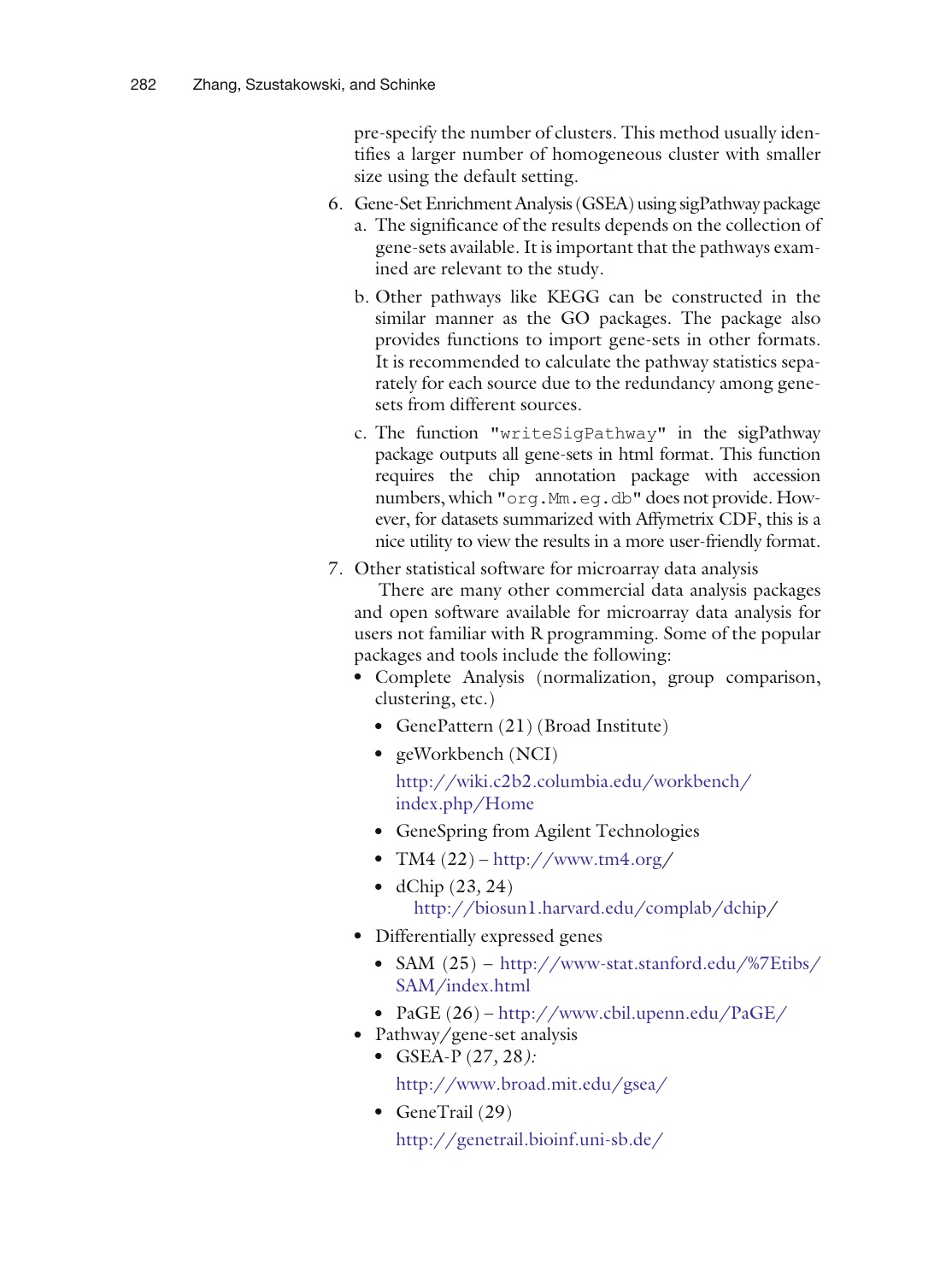- Ingenuity Pathway Analysis Tool  $http://$ www.ingenuity.com/
- $\bullet$  MetaCore http://www.genego.com
- GenMaPP  $(30)$  $(30)$  http://www.genmapp.org/
- Collection of GO Analysis Tools: http://www.geneontology.org/GO.tools.microarray. shtml

#### References

- 1. Reimers,M, Carey, VJ. (2006). Bioconductor: an open source framework for bioinformatics and computational biology. Method Enzymol 411, 119–134.
- 2. Team, RDC. (2007). R: A language and environment for statistical computing. R Foundation for Statistical Computing, Vienna, Austria.
- 3. Dai, M, Wang, P, Boyd, AD, et al. (2005). Evolving gene/transcript definitions significantly alter the interpretation of GeneChip data. Nucleic Acids Res 33, e175.
- 4. Liu, H, Zeeberg, BR, Qu, G, et al. (2007). AffyProbeMiner: a web resource for computing or retrieving accurately redefined Affymetrix probe sets. Bioinformatics 23, 2385–2390.
- 5. Hubbell, E, Liu, WM, Mei, R. Guide to Probe Logarithmic Intensity Error (PLIER) Estimation. http://www.affymetrix.com/support/ technical/technotes/plier\_techno te.pdf
- 6. Choe, SE, Boutros, M, Michelson, AM. (2005). Preferred analysis methods for Affymetrix GeneChips revealed by a wholly defined control dataset. Genome Biol 6, R16.
- 7. Seo, J, Hoffman, EP. (2006). Probe set algorithms: is there a rational best bet? BMC Bioinformatics 7, 395.
- 8. McClintick, JN, Edenberg, HJ. (2006). Effects of filtering by Present call on analysis of microarray experiments. BMC Bioinformatics 7, 49.
- 9. Pepper, SD, Saunders, EK, Edwards, LE, et al. (2007). The utility of MAS5 expression summary and detection call algorithms. BMC Bioinformatics 8, 273.
- 10. Benjamini, Y, Hochberg, Y. (1995). Controlling the false discovery rate: a practical and powerful approach to multiple testing. J R Stat Soc Series 57, 289–300.
- <span id="page-24-0"></span>11. Dennis, G, Jr., Sherman, BT, Hosack, J, et al. (2003). DAVID: database for

Annotation, Visualization, and Integrated Discovery. Genome Biol 4, P3.

- 12. Tian, L, Greenberg, SA, Kong, SW, et al. (2005). Discovering statistically significant pathways in expression profiling studies. Proc Natl Acad Sci USA 102, 13544–13549.
- 13. Nam, D, Kim, SY. (2008). Gene-set approach for expression pattern analysis. Brief Bioinform 9, 189–197.
- 14. Raghavan, N, De Bondt, AM, Talloen, W, et al. (2007). The high-level similarity of some disparate gene expression measures. Bioinformatics 23, 3032–3038.
- 15. Mootha, VK, Handschin, C, Arlow, D, et al. (2004). Erralpha and Gabpa/b specify PGC-1alpha-dependent oxidative phosphorylation gene expression that is altered in diabetic muscle. Proc Natl Acad Sci USA 101, 6570–6575.
- 16. Baitaluk, M, Qian, X, Godbole, S, et al. (2006). PathSys: integrating molecular interaction graphs for systems biology. BMC Bioinformatics 7, 55.
- 17. Draghici, S, Khatri, P, Tarca, AL, et al. (2007). A systems biology approach for pathway level analysis. Genome Res 17, 1537–1545.
- 18. Irizarry, RA, Bolstad, BM, Collin, F, et al. (2003). Summaries of Affymetrix GeneChip probe level data. Nucleic Acids Res 31, e15.
- 19. Wu, Z, Irizarry, RA. (2005). Stochastic models inspired by hybridization theory for short oligonucleotide arrays. J Comput Biol 12, 882–893.
- 20. van der Laan, M, Dudoit, S, Pollard, K. (2003). Hybrid clustering of gene expression data with visualization and bootstrap. J Stat Plan Inference 117,275–303.
- 21. Reich, M, Liefeld, T, Gould, J, et al. (2006). GenePattern 2.0. Nat Genet 38, 500–501.
- 22. Saeed, AI, Sharov, V, White, J, et al. (2003). TM4: a free, open-source system for